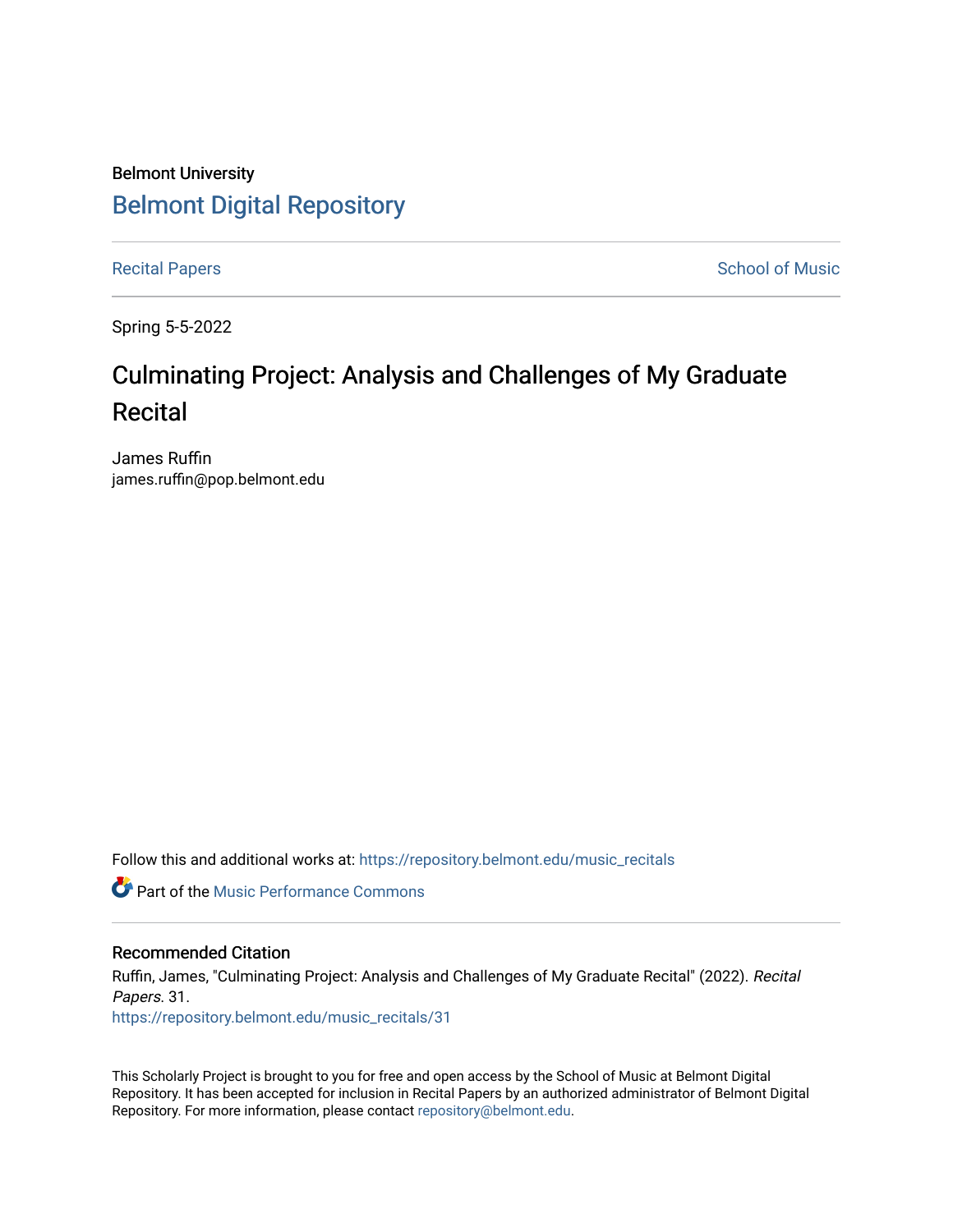# CULMINATING PROJECT: ANALYSIS AND CHALLENGES OF MY RECITAL

By JAMES RUFFIN

# A RECITAL PAPER

Submitted in partial fulfillment of the requirements for the degree of Master of Music in Vocal Performance in the School of Music of the College of Music and Performing Arts Belmont University

NASHVILLE, TENNESSEE

May 2022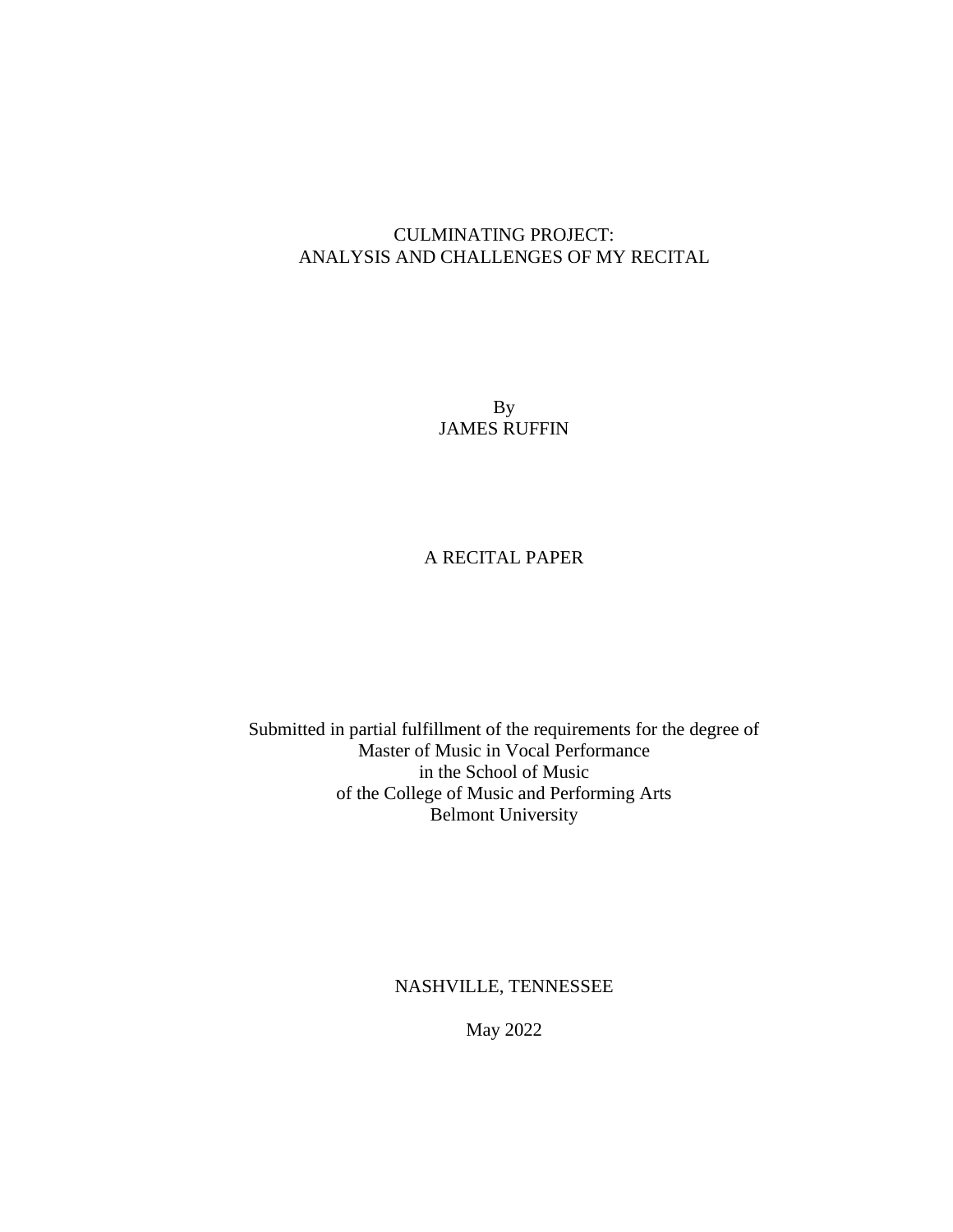Submitted by James Ruffin in partial fulfillment of the requirements for the degree of Master of Music in Vocal Performance.

Accepted on behalf of the Graduate Faculty of the School of Music by the Mentoring Committee:

 $\frac{1}{2}$  , and the contract of the contract of the contract of the contract of the contract of the contract of the contract of the contract of the contract of the contract of the contract of the contract of the contract

Date Mark Whatley, D.M.A. Major Mentor

> Ted Wylie, D.M. Second Mentor

 Richard Hoffman, Ph.D. Third Mentor

\_\_\_\_\_\_\_\_\_\_\_\_\_\_\_\_\_\_\_\_\_\_\_\_\_\_\_\_\_\_

\_\_\_\_\_\_\_\_\_\_\_\_\_\_\_\_\_\_\_\_\_\_\_\_\_\_\_\_\_\_

Date Kathryn Paradise, M.M. Director of Graduate Studies in Music

 $\frac{1}{2}$  , and the contract of the contract of the contract of the contract of the contract of the contract of the contract of the contract of the contract of the contract of the contract of the contract of the contract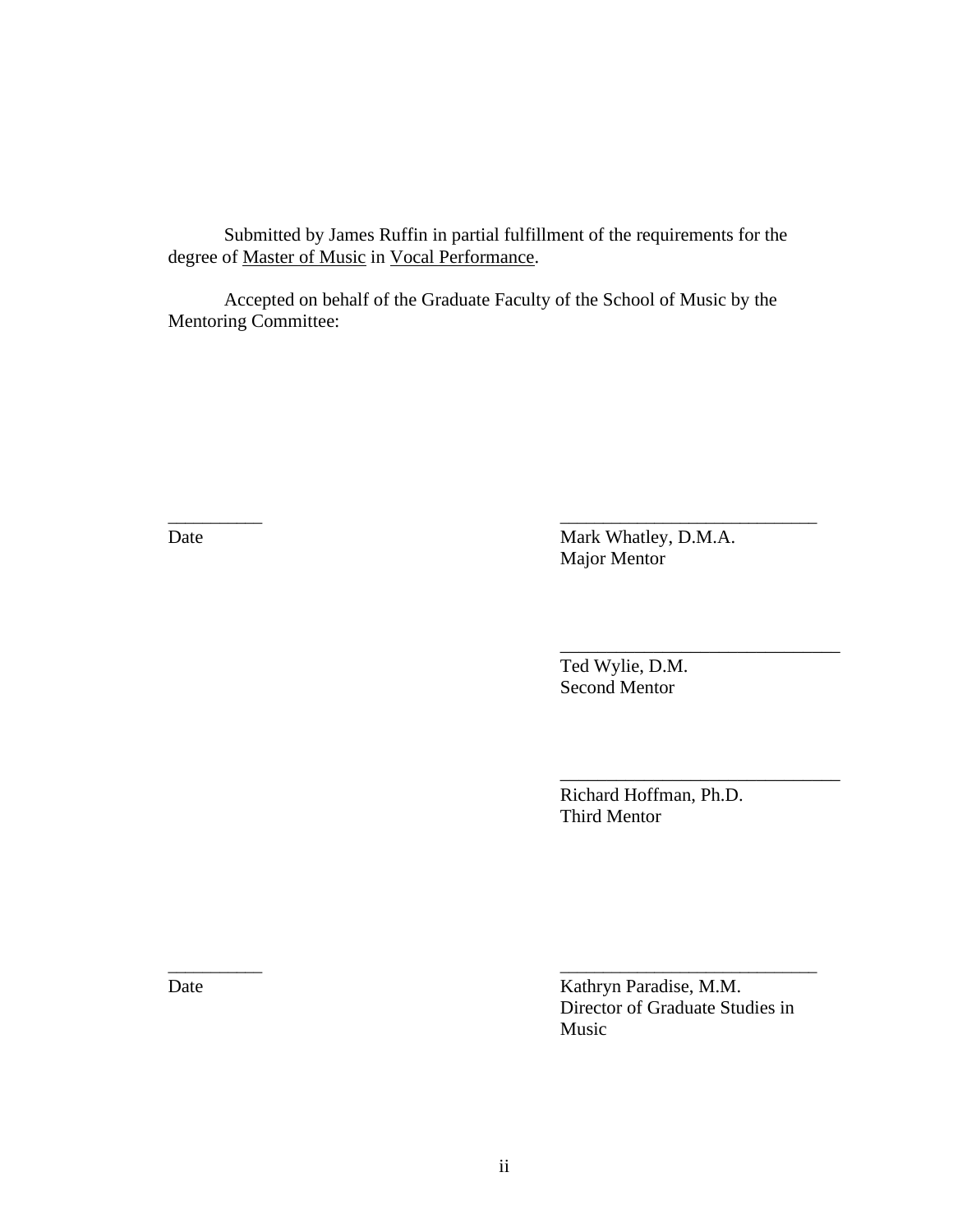# **Contents**

# **Presentation of Material**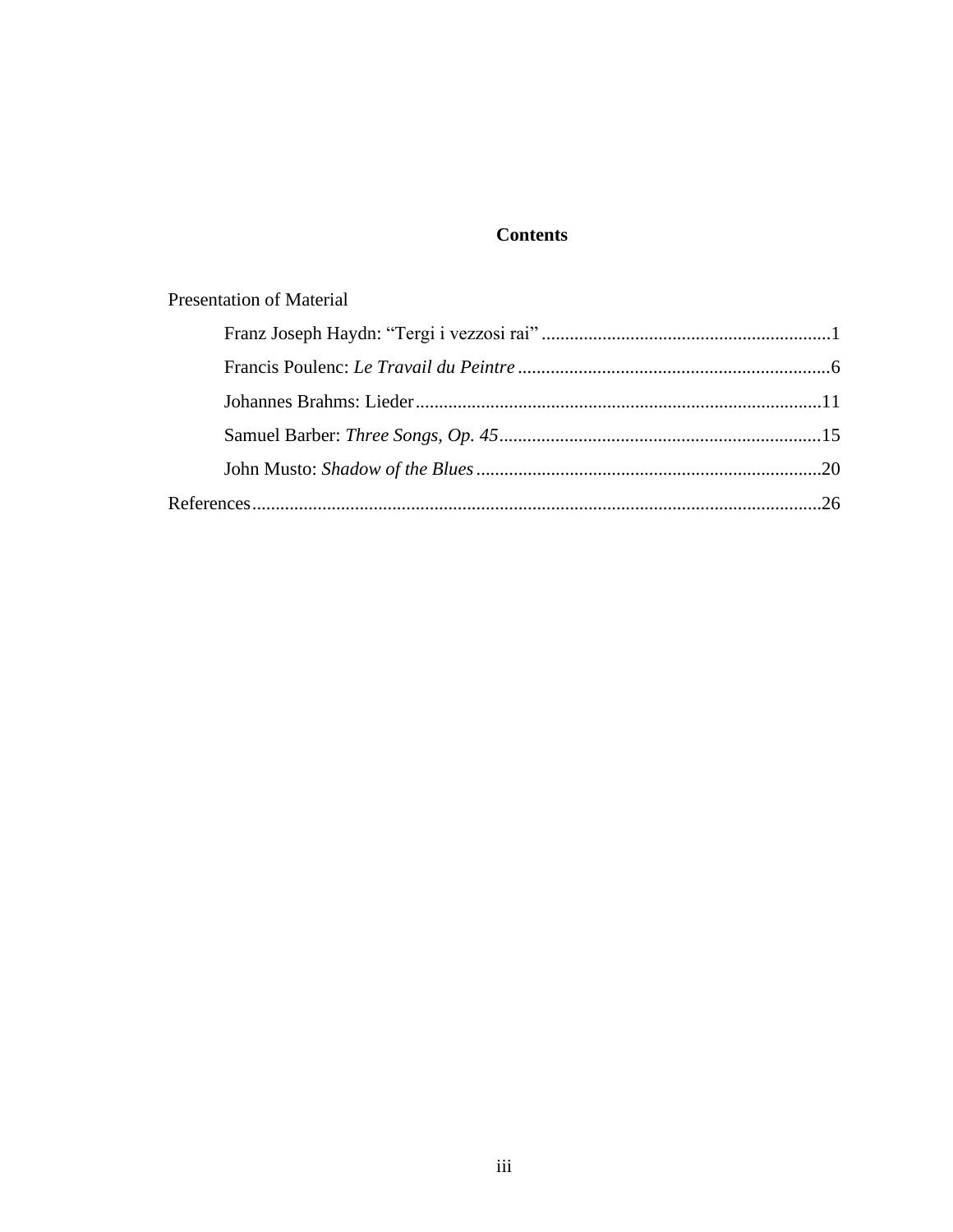#### **Franz Joseph Haydn**

# **"Tergi i vezzosi rai"**

Haydn was born on March 31, 1732 in Rohrau, Austria. He is seen as one of the important composers in the evolution of classical music in the eighteenth century. In *Haydn: His Life and Music*, Robins Landon discusses Haydn's popularity and how his music reached multiple nations around Europe, from Seville to St. Petersburg and Budapest to Stockholm. It was believed that Haydn's popularity was "the result of a deep-seated conviction, of supra-national dimensions, on the part of the public, that Haydn's language was their language" (Landon 1988, 11). Even with this popularity, his early compositions did not gain much attraction, yet they laid the groundwork for his great career. In this chapter, I will focus on "Tergi i vezzosi rai," an aria from Haydn's *Acis and Galatea,* and his early musical developments in Italian opera.

Haydn's opera career began when he was hired as the Kapellmeister of the Esterhâzy Court in 1761, a time when Italian opera was becoming popular again in Austria. Haydn only composed four operas during his early years at the court. Even though his experience with Italian opera was limited, his familiarity with Viennese *Singspiel* helped him develop his style of composing Italian opera. *Singspiel* is a mix of spoken dialogue and musical numbers, and the plots consisted of magic and earthy humor. These *Singspiele* were performed regularly at the Kärntnertortheater, a theater close to where Haydn was born. The qualities of this German comedy would become a

1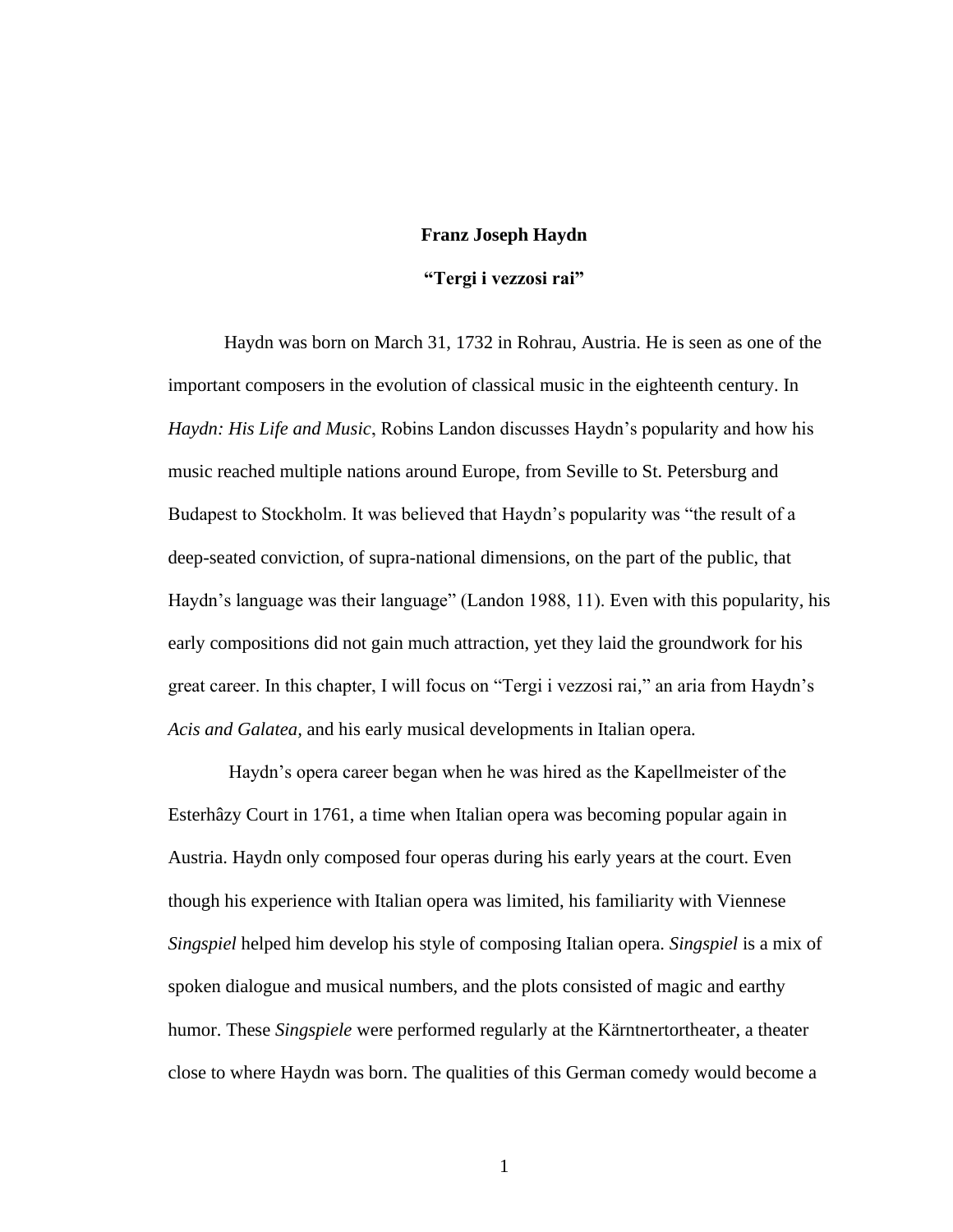great influence in Haydn's Italian operas, including his version of the Greek myth of Acis and Galatea, *Acide e Galatea.*

*Acide e Galatea* is based on the Greek myth of Acis and Galatea and was composed in 1763, then revised in 1773. Unfortunately, most of the music from both versions of this opera have not survived to this day, but three musical numbers from both versions are used for evidence of this opera. One of them is the aria "Tergi i vezzosi rai." This aria comes from the penultimate scene of the opera and is sung by the character Nettuno, or Neptune, the Roman god of the sea. In this scene, Nettuno sings to Galatea after she asks the gods to return Acide to her. This aria is recognized as joyful as Nettuno sings phrases of "Tergi i vezzosi rai" ["Dry your lovely eyes] and "preparati a goder," ["Prepare to rejoice"].

Patricia Anne Debly describes how Haydn altered Italian opera in four ways. First, he added additional parts to the orchestration, mainly oboes and horns. Second, he cut out sections of melodic repetitiveness. Third, he tried to limit the amount of empty coloratura; lastly, he accelerated the tempo (Debly 1993, 35-36). All of these qualities can be heard when comparing the two versions of *Acide e Galatea*, specifically in "Tergi i vezzosi rai."

In the revised aria, there is a change in tempo and meter. The tempo goes from allegro moderato to allegro and the meter changes to quadruple from triple. Haydn put two more bassoon parts in the orchestra and replaced the flute parts with oboes. Another big difference in the revised aria is that the composition is set for a bass voice instead of alto as in the first version. Debly explains that the reason for the voice change was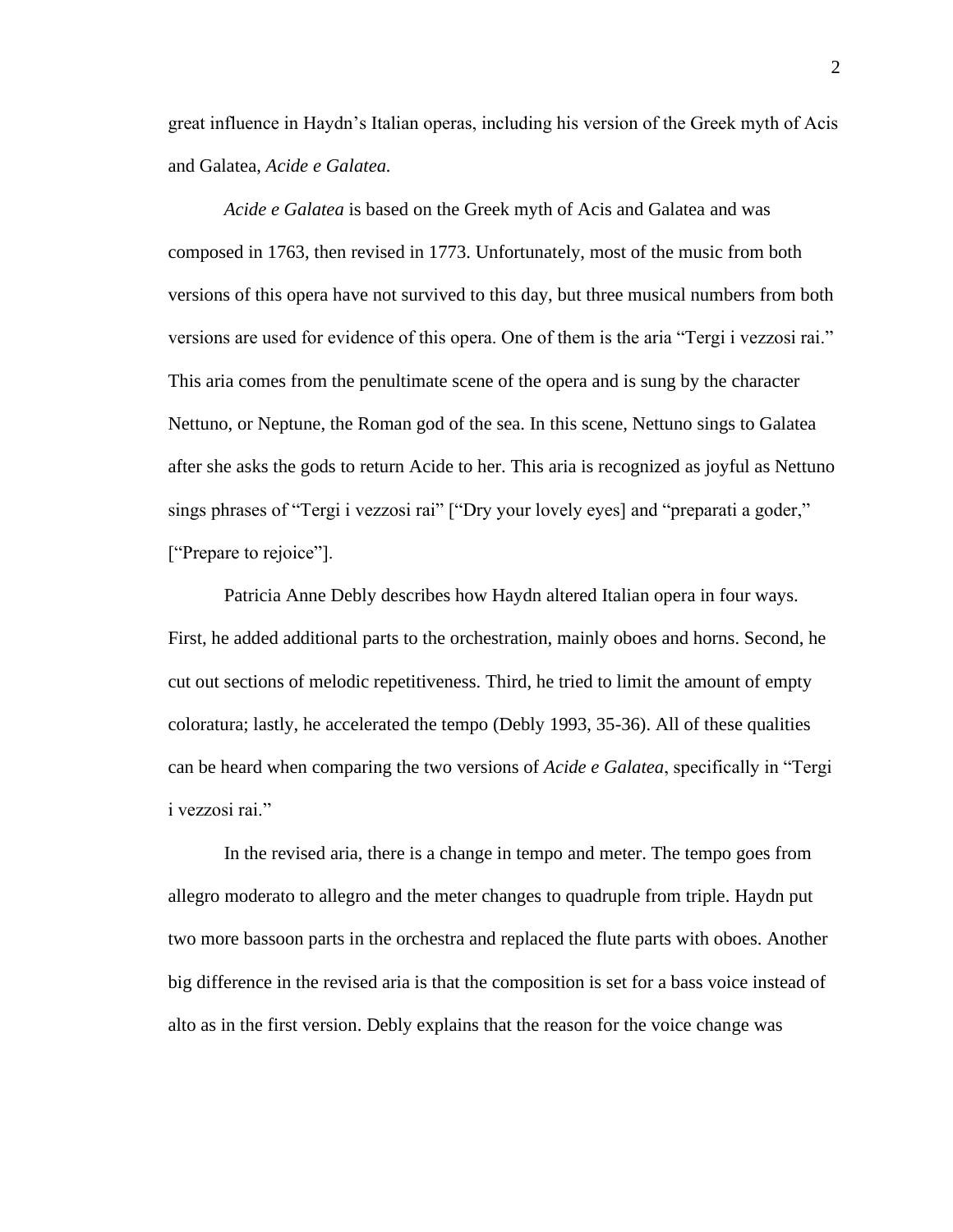because Eleonora Jâger, who played Tetina in the first version, was already fifty years old and they could not find another alto to replace her (Debly 1993, 33-34).

Many of Haydn's musical ideas in this piece showcased his great knowledge of Italian opera. One example is when Nettuno sings the words "Il tuo martir consola," which means "to console your anguish." Here Haydn "creates the sentiment of anguish" by placing "chromatic appoggiaturas on the note A, one after the other (B flat and Gsharp)" (Debly 1993, 42). Haydn also had a way of using the orchestra to represent what the singer is portraying in the vocal line. In the music, there is a musical "sigh" that is first represented by the vocal line; when it repeats, Haydn has the first violins play a three note figure off the beat, the second violins play a slower three-note figure, and the bassoons help by descending slowly in a stepwise motion. With these musical ideas and styles within the piece, Haydn produces marvelous text-painting throughout the aria.

The aria is in ABA form with the first A section starting in C major. The aria starts out triumphantly as Nettuno encourages Acide to be joyful after Galatea is brought back as a river god. The music changes in this section when Nettuno sings "Hai sospirato assai" in m. 50. This is the "sigh" that comes in the music as Nettuno is saying that "you have sighed enough." The B section is set in E minor and perfectly represents the text in this section. Nettuno reflects on the grief and pain that Acide has had to go through with her love for Galatea as he repeats the phrase "Tutto finor fu pena" meaning "until now all was grief." He then assures her that everything will be better, saying "Tutto or sarà piacer," at the end of the section. Below is the Italian text with translations.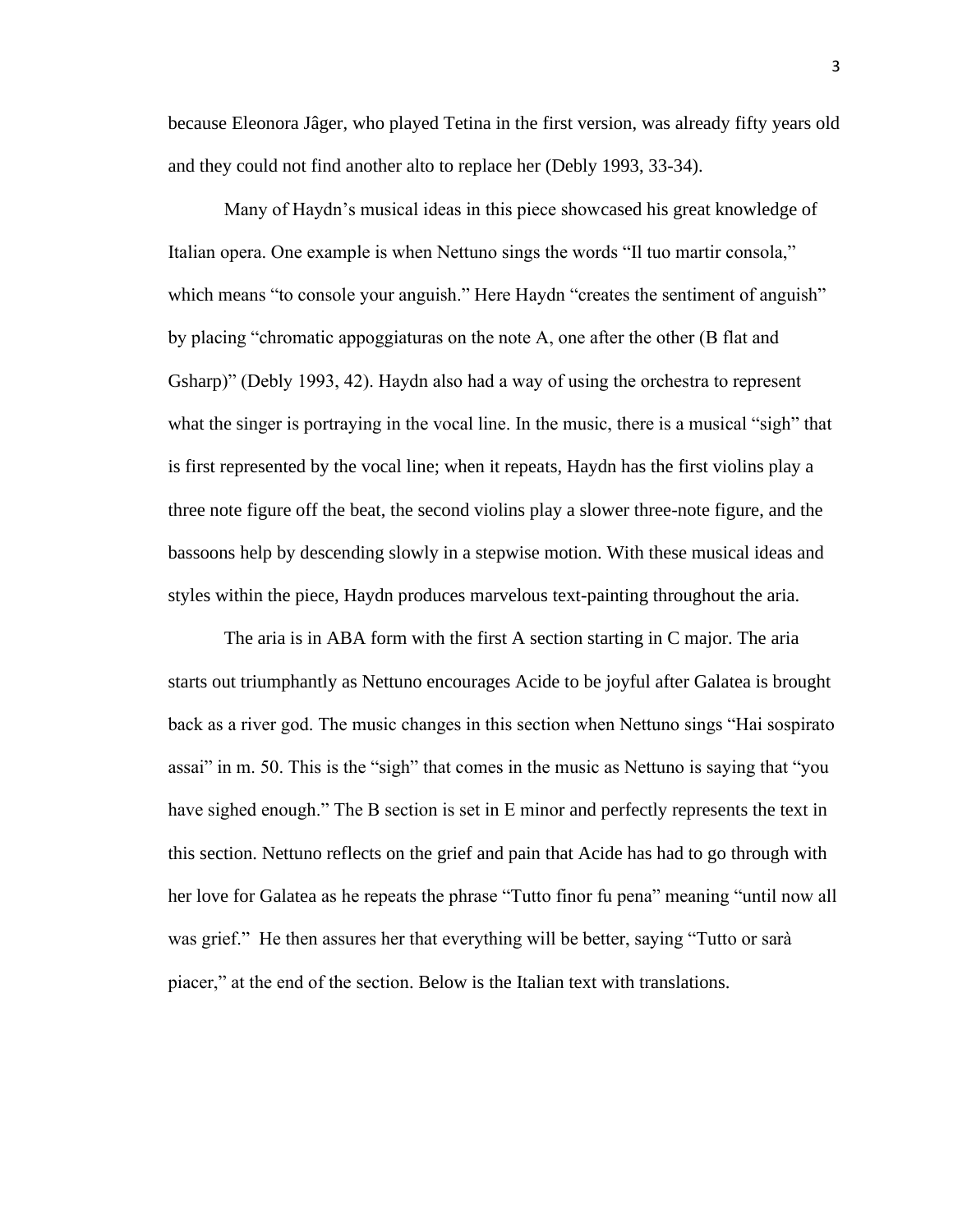Tergi i vezzosi rai Il tuo martir consola Hai sospirato assai Preparati a goder Or sempre alfin serena Sarà per te la sorte Tutto finor fu pena Tutto or sarà piacer

Dry your lovely eyes Console your anguish You have sighed enough Prepare to rejoice Now at last fate Will forever smile on you Until now all was grief Now all will be pleasure

There are many challenges that this difficult aria presents to the performer. For example, Haydn included numerous intervallic leaps that are an octave or greater. Major intervallic leaps can result in the problem of finding, or centering the pitches. Also, it can be difficult to switch from chest voice in the lower register to a lighter—or headier, voice—in the higher register, and vice versa. The melismas in this song present a great challenge as well. There is the fast tempo, which must stay intact throughout each melisma while also keeping the melismas smooth and legato when the singer is articulating the notes. Also, the singer must think about breath management and find ways to keep the breath moving fast enough to get to the end of the melisma. With all of these technical aspects to think about, the singer must also think about the expressive side of the music and how he will represent the character while focusing on the technical challenges of this aria.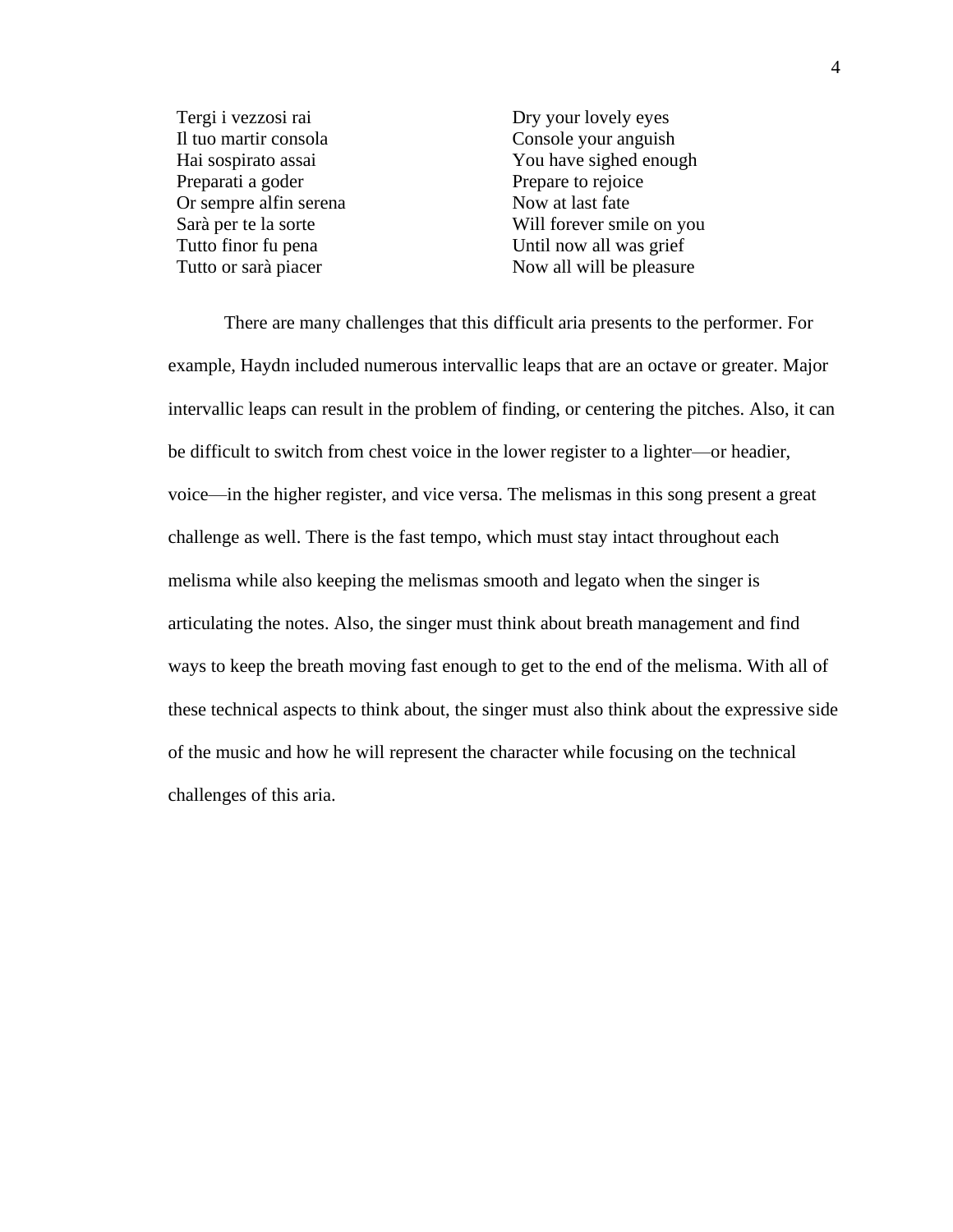# **Francis Poulenc**

# *Le Travail du Peintre*

Francis Poulenc was introduced to music at an early age and started piano lessons at the age of six. His career took off as he started to mature more in his musical career. He started experimenting with solo songs during the years 1932-1945, composing works like *Tel jour, telle nuit* and *Cinq poemes.* His sudden interest in vocal solo composition was inspired by two men: Pierre Bernac and Paul Éluard. Bernac was a famous classical singer at the time and the two met in 1926. They both "felt a similarity of spirit and a complementary approach to the performance of art songs" (Daniel 1982, 36). They became friends as they traveled the world as a pianist-singer duo, performing pieces by composers such as Schumann, Wolf, Ravel, and Debussy. They also shared a love for Éluard's poetry.

Paul Éluard was a poet who played a major role in the surrealist movement during the 1920s. This movement focused on the writer's attention to the subconscious and how to express that in different forms. Even though the WWII put an end to this movement, Éluard was recognized for his outstanding portrayal of surrealism in his poetry, as he "found a simpler language" that dealt with more "intimate emotions" while still maintaining the "dream imagery" and the juxtapositions of surrealism (Daniel 1982, 38). Poulenc first met Éluard in 1916 when the composer had the opportunity to hear Éluard perform some of his poems. It took him nearly twenty years to set his music to

5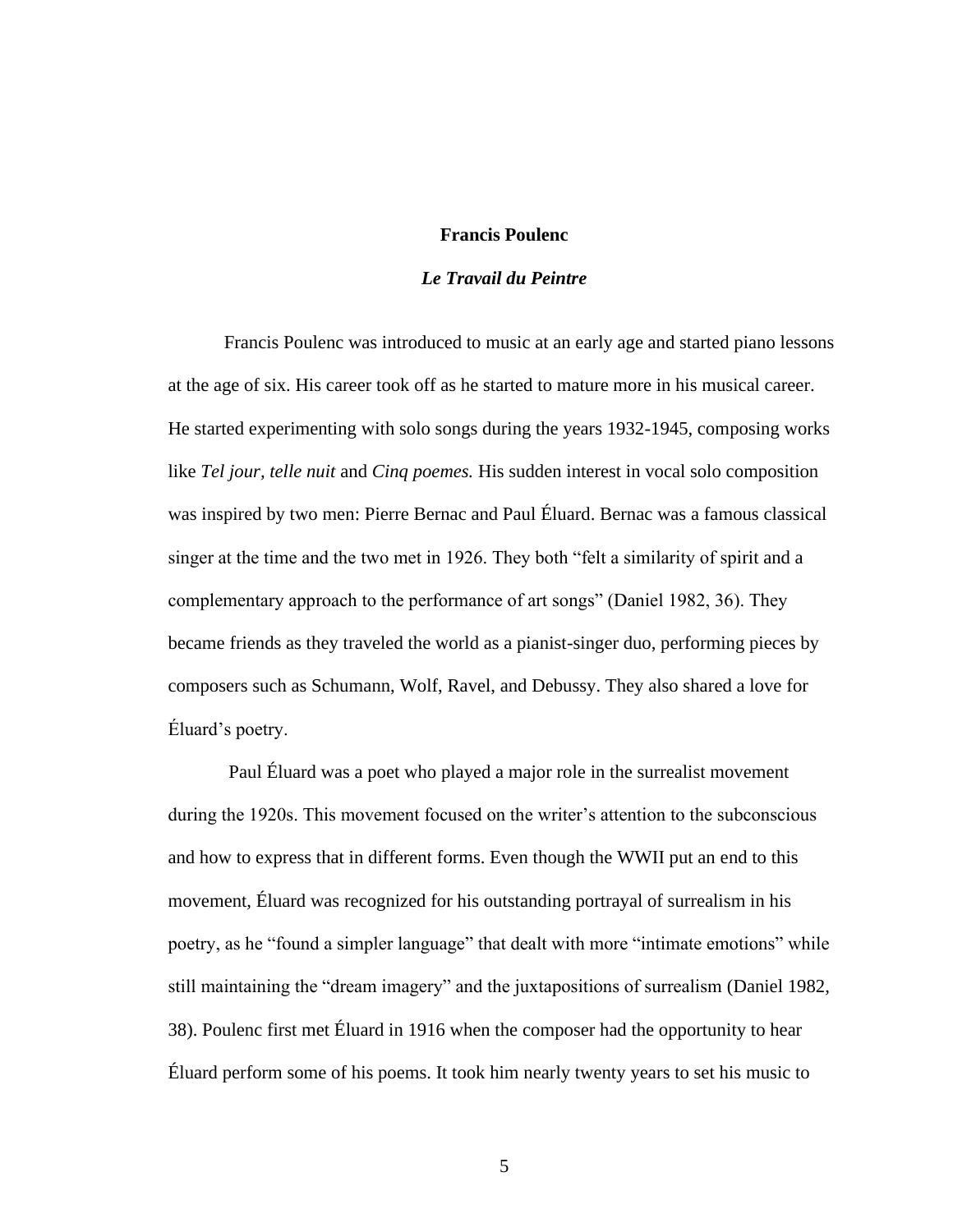poems, but he finally did in 1935 when he composed *Cinq poemes*. This relationship would inspire Poulenc to compose some great song cycles throughout his career, including *Le Travail du Peintre*.

*Le Travail du Peintre* was the last major song cycle of Poulenc's career. Even though it is not one of his more popular sets, it shows his great creativity in composing music. This was also the first work composed after Poulenc's opera *Dialogues des Carmélites* and the listener can hear similar motives from the opera in the opening motive of the cycle. Poulenc's love for the visual arts was the basis for *Le Travail du Peintre* and he was specifically interested in painting. He said "I have been passionately in love with painting. I owe to it as many profound joys as I owe to music" (Daniel 1982, 51).

*Le Travail du Peintre* is a cycle of settings of Éluard's *Voir* and it is about seven different painters that Poulenc admired: Pablo Picasso, Marc Chagall, Georges Braque, Juan Gris, Paul Klee, Joan Miró, and Jacques Villon. Poulenc uses different rhythms, dynamics, and musical styles to show how he sees the artistic styles of each painters. In "Pablo Picasso," Poulenc uses this music to show off the pride that Picasso took in his work, saying that "it takes on a tone of pride well suited for the subject" (Poulenc 1985, 101). One aspect that contributes to this prideful tone is that, for the most part, the song alternates between the dynamics of *f(*forte) and *ff(*fortissimo), and another is that the song is in C major. Yet, even with these aspects, this song is not necessarily a happy one. Poulenc said that the song had a "lofty tone" because of "the progress of the prosody with its long run-on lines" (Poulenc 1985, 103).

The next song in the set is "Marc Chagall." Poulenc describes this song as a "rambling scherzo" as "Strange objects pass in the sky. A poetic somersault brings us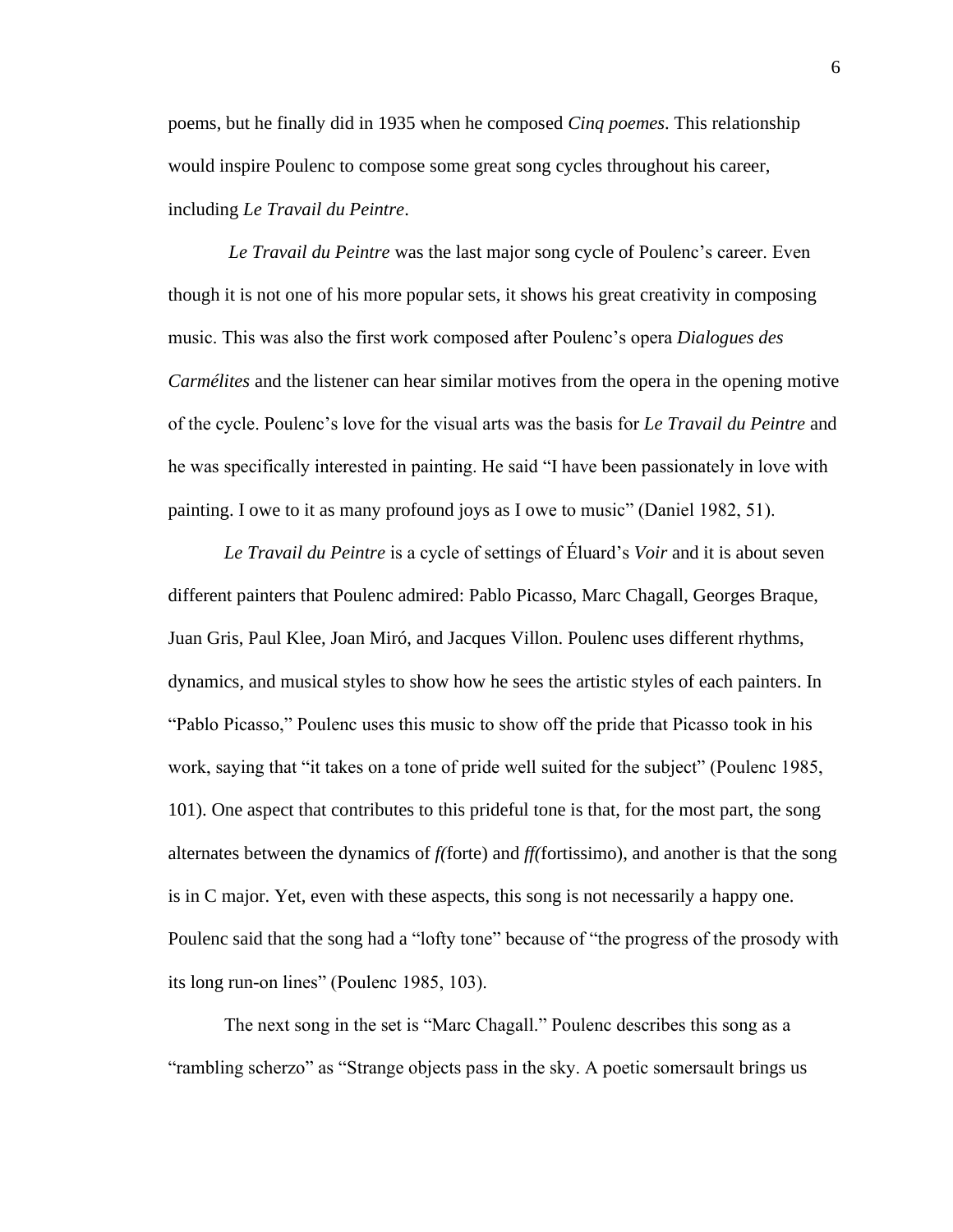back to the human being" (Poulenc 185, 103). The tempo is *molto prestissimo* as Poulenc alternates between dynamics throughout the song. Bernac describes how dynamics should be used in certain sections of the song, saying that at the phrase "Un couple le premier reflet," the dynamic should be *f* to prepare us for "the final *subito pp* which must be a little mysterious, very soft, and poetic, and above all without *rallentando*" (Bernac 1977, 118).

"George Braque" is the next song in this set. Poulenc saw this song as "the most subtle" and "the most detailed" of all the songs. Poulenc did think the song was "too mannered," but that is how he saw George Braque as a painter. Poulenc said that this song "must be accompanied with precision and, above all, from the beginning a *tempo*  must be taken that is not too slow" (Poulenc 1985, 103). Another important consideration for this song is to make "sufficient contrast between the first part inspired by Braque's numerous flights of birds, and the second part full of human tenderness" (Bernac 1977, 120).

The fourth song in this set is "Juan Gris." Poulenc wrote this song years before he composed the rest of the cycle. Poulenc had great respect and admiration for Gris, saying that he has always "greatly admired this painter and very much liked him as a man" (Bernac 1977, 120). Poulenc describes the song as "serious and poignantly melancholy" and his use of pedal plays an important role in that regard (Bernac 1977, 120). In certain sections throughout the piece, the listener can observe the contrasts in dynamics and expressions within it. For example, at the words "De jour merci de nuit prends grande," it ranges from *p* to *mf* and then back to *p,* all in that short period of time.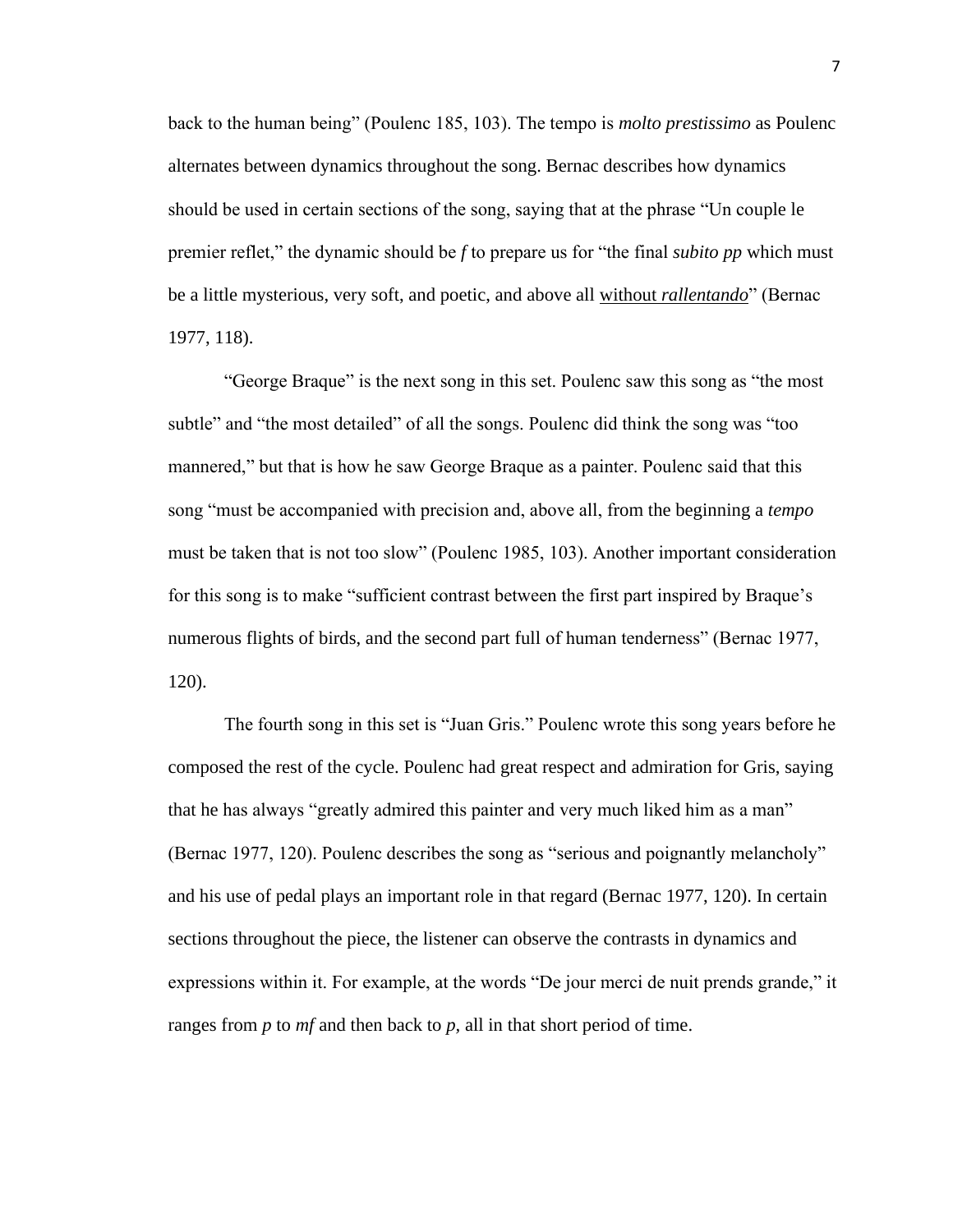"Paul Klee" is the next song in this set, and it is the shortest piece within the set. Poulenc's reasoning for this song is quite amusing. He said, "I needed a *presto* here. It is a dry song that must go with a bang" (Poulenc 1985, 103). This song is just a "song of transition between the preceding one and that which follows—genuinely part of the cycle" (Bernac 1977, 122). The tempo is *implacablement vite,* or implacably fast, with dynamics either *f* or *ff.* 

The next song in this set is "Joan Miró." Poulenc describes this as the song that is "most difficult to interpret." The difficulty comes from musical aspects like the "sudden passing from a strident outburst to softness and lyricism on the words "les libellules des raisins'" or the *molto rallentando* on "que je dissipe d'un geste" (Poulenc 1985, 103). Along with these aspects, there are the many changes of tempo in this song that make this song quite unexplainable to audiences. Yet, Poulenc believed that no matter what, this song "must be felt" in order for it to be successful.

The last song in the set is "Jacques Villon." This was Poulenc's favorite song alongside "Juan Gris." He described the words "l'aube, l'horizon, l'eau, l'oiseau, l'homme, l'amour" as "human relief to this severe and violent poem" (Poulenc 1985, 105). The dynamics do not change much in this song, staying in the *f* to *ff* range throughout. The only phrase that is an exception is "l'homme, l'amour," as it softens to a *p*(piano) as "love replaces hate" in that instance and brings a more positive outlook on the world.

There are various challenges that are present within each song of this set. One challenge is the preponderance of wide and disjunct intervals that must be navigated. This can be seen in "Joan Miró," in which the performer has a major seventh interval from an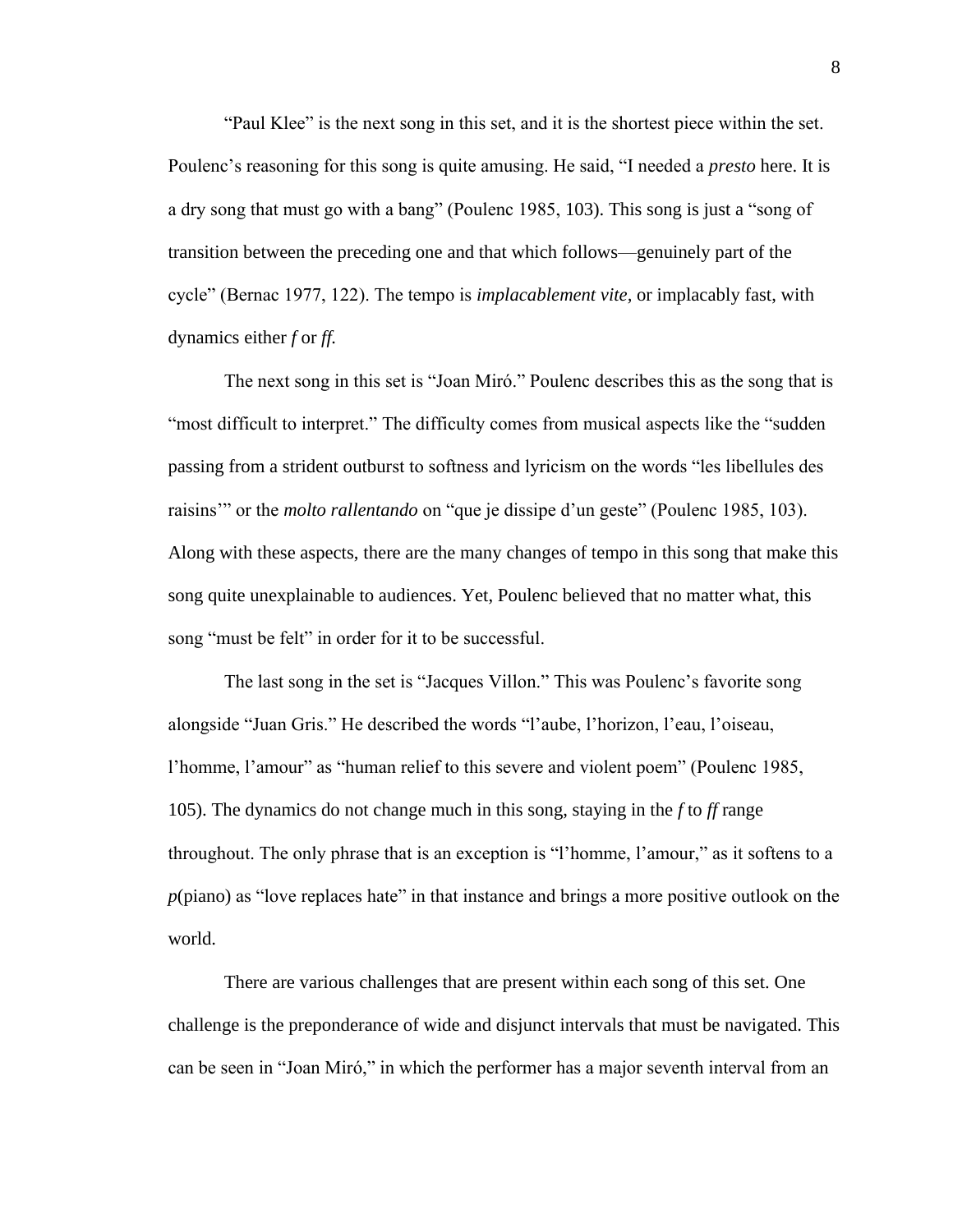F3 up to E4. It does sound beautiful once perfected, but it takes a lot of work to keep the vibrato consistent in the lower voice going to the high voice. Another challenge of "Le Travail du Peintre" is that the tessitura is quite high, as there are many Fs and Es that are sung throughout this set. A more subtle challenge for the singer of this set is the interpretation of the poetry. There are many recurring themes within the set, but then there are songs like "Paul Klee" about which even Poulenc said he just put the song there with the sole intention of bringing a fast pace to the set, so it is difficult to express the emotions of that song. Yet even though these songs are quite difficult, the challenges are part of what make this cycle so beautiful.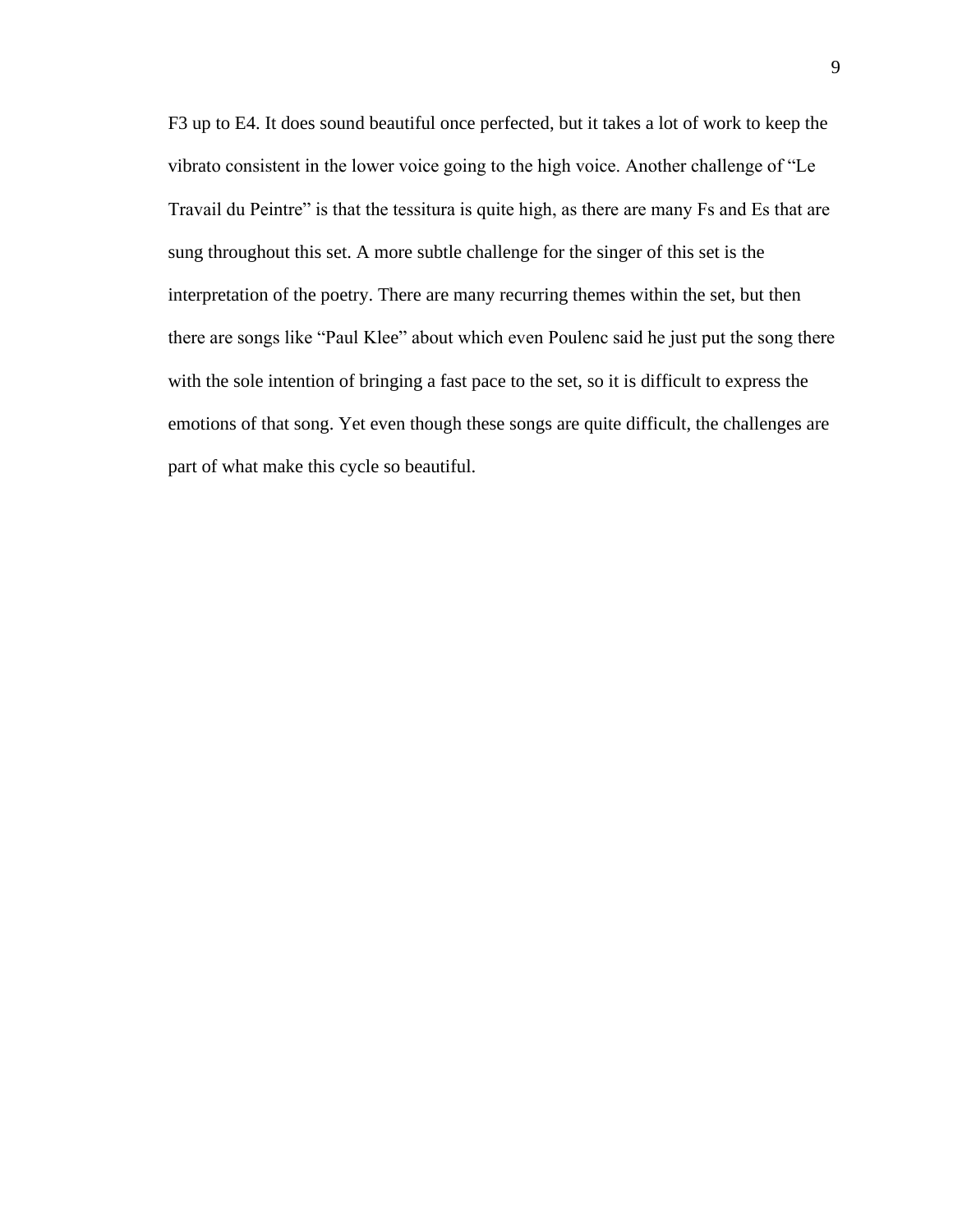### **Johannes Brahms**

## **Lieder**

The next set is comprised of *Lieder* by the great German composer Johannes Brahms (1833-1897). Brahms composed close to two hundred songs for solo voice, along with a plethora of compositions for different genres of music. Brahms's musical influences came from folk songs and poetry, along with the influence of the Romantic Period, which was prevalent during the nineteenth century, and he sought to incorporate those elements into his music as a means of expression.

The four songs in this set are "An die Tauben," "Sonntag," "Wie bist du meine Königin," and "Die Mainacht." In these songs, Brahms relied on folk influences— along with the elements of nature—to create this outstanding collection of songs. Whether it was the doves carrying the message for the lover in "An die Tauben" or the lover's walk through the May night in "Die Mainacht," Brahms created four pieces that accentuated some of his best musical qualities. In this chapter, I will analyze each song, breaking down musical aspects like poetic interpretation and rhythm while presenting some challenges that are present in each song.

The first piece is "An die Tauben" from Brahms's *Lieder und Gesänge*, Op. 63. In *A Guide to the Solo Songs of Johannes Brahms*, Lucien Stark describes the song as a "joyous setting of such simplicity and naturalness that it almost seems to evolve on the spot" (Stark 1995, 194). In this piece, the piano accompaniment plays a significant role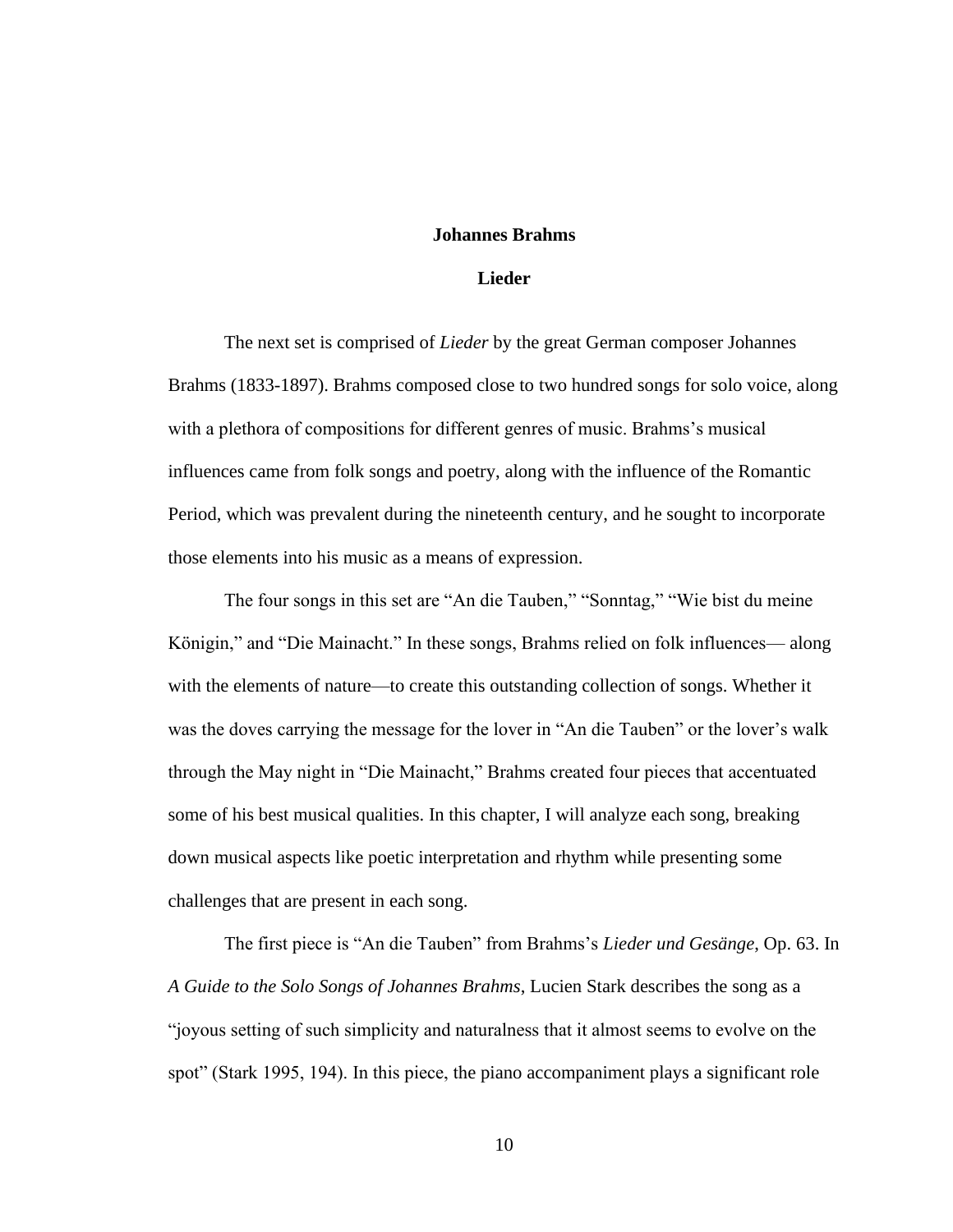as it creates pictures of the doves flying away to tell the message of love. Stark states that "Unity is provided by the accompaniment's constant triplets, which flutter, dance, or daydream as the text requires" (Stark 1995, 194)

Even though this song is generally joyous, it is also a cry for love or help as the lover is in a dark state of mind. The listener can observe that with phrases like "Suche ihn im Reich der Toten, Liebchen, oder komme schnell" [seek him in the realm of the dead, sweetheart, or come quickly!]. One can also hear shifts in the music that express the depressive mood of the lover. Stanza four is where the lover starts to question if his love will return to him and if the sun will ever reappear to him. In this stanza, Stark describes how the setting at this point changes between "tender subdominant and dreamy submediant." He also points out mm. 50-51, in which the harmonies are over a pedal point on the dominant of the submediant. This was seen as "a symbol of the sun's long absence" (Stark 1995, 195).

"Sonntag," from *Fűnf Lieder*, op 47, is one of Brahms's simpler, yet more charming songs of his repertoire. In this piece, the lover is admiring his sweetheart on a Sunday morning, and he is filled with joy and excitement as he wishes to God that he could be with her on that day. Brahms's folk poem influences are quite evident in this piece, and Stark states that the "folk quality derives from the regular four-measure phrase structure and the highly original accompaniment" (Stark 1995, 128). Also, Stark takes notice of a memorable aspect of the piece, which was the repetition of the phrase "Wollte Gott, ich wär' heute bei ihr!" [Would to God, Would to God, I were with her today!] at the end of each stanza. He noted that even though it is "one of the most memorable aspects of the song," that repeated phrase was not in the early printings of the first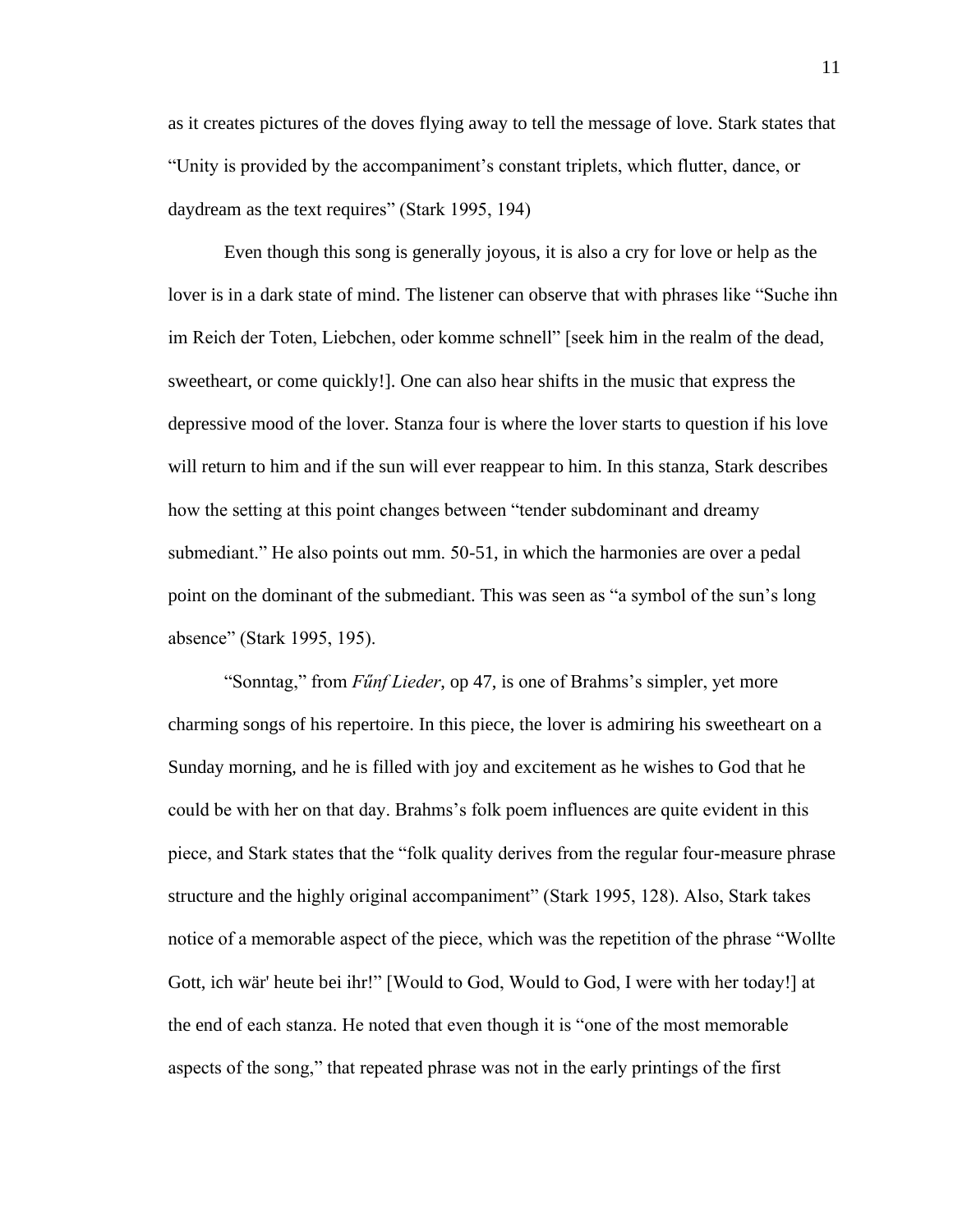edition. Brahms had to pencil it in and make sure that it was included in later printings of the piece (Stark 1995, 128).

The third song of this set, and probably one of Brahms's more famous vocal pieces, is "Wie bist du meine Königin," which comes from his *9 Lieder und Gesänge,* op. 32. In *Brahms: The Vocal Music*, A. Craig Bell showers great praise for this song, saying that "this song has sung itself into the world's heart as one of the greatest love songs" (Bell 1996, 56). In this piece, the lover highlights the qualities of his love and tells of the risks that he would take to acquire her love. Brahms did a masterful job of allowing the melody and the accompaniment to work hand in hand to make this beautiful love song. Bell states that "the melody breathes warmth and tenderness like a caress," and the accompaniment is filled with "subtleties that enrich it" (Bell 1996, 56). Also, Bell describes how the accompaniment catches the nuances of the poem, as the author references the darker harmonies and dissonances starting at the third stanza "Durch tote Wüsten wandle hin," [Wonder through arid deserts] and the turn to minor at "Todesqual die Brust" [Pain of death rages through my breast] toward the end of the song. The third stanza is the outlier of the four stanzas, as it starts in the tonic minor and then winds up in the key of the Neapolitan chord, but it makes its return back to the tonic key at the final "wonnevol" of the stanza.

The last song of this set is Brahms's "Die Mainacht" from his Op. 43 and is another popular example. In this song, the lover takes a gloomy walk at night and finds nothing that can make him happy. Stark describes the atmosphere of this song as a "tranquil night scene shadowed by the poet's melancholy" (Stark 1995, 113). The music and structure of this song perfectly portrays this scene of nature. First, there is the

12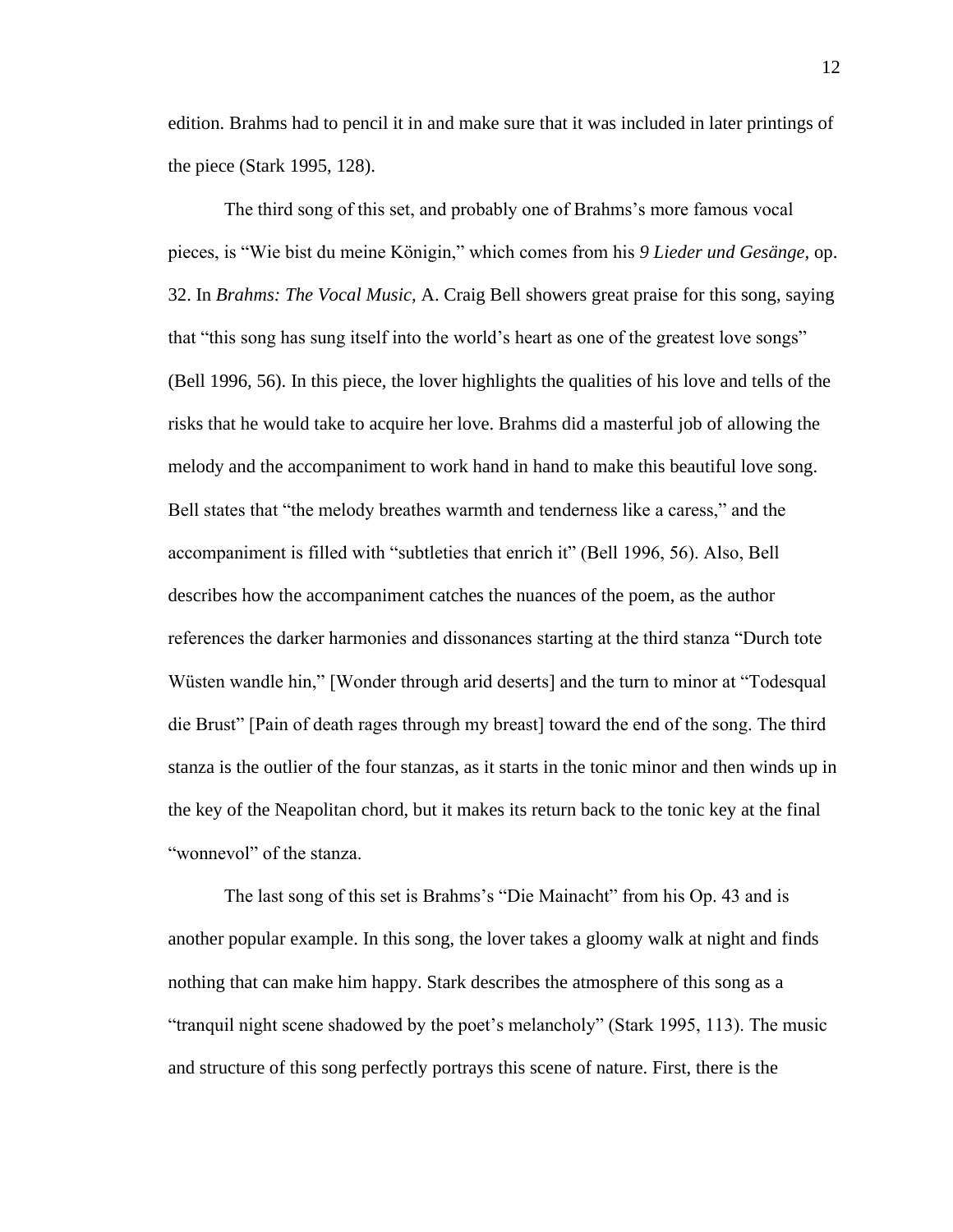A B A form, in which the second stanza starting with "Überhüllet vom Laub" is the contrasting stanza. It starts off in B major to give an image of "conjugal happiness" as he describes the lovely doves cooing together, but it ends in E-flat minor, which Stark describes as a "dark" key for Brahms. This then sets up the climax of the second stanza, "und die einsame Träne rinnt." Stark describes it as a "glorious five-measure soaring and falling phrase with a half-step dissonance on 'Träne"' (Stark 1995, 114).

Even though these songs are beautiful and frequently performed, they do present challenges of which singers must be aware. The poetic interpretation is one of the most important aspects of Brahms's music. Because Brahms chose such beautiful poetry for these songs, the performer should devote a great deal of attention to this aspect of his songs. Once you know the text, you can bring out the sadness and loneliness in "Die Mainacht" or the happiness and excitement in "Sonntag." Also, with interpretation comes the challenge of repeating phrases. The problem does not come in how to sing the repeated phrase, but how to express it differently from the first time. With phrases or words like "wonnevoll" or "Wollte Gott, ich wär' heute bei ihr!" the singer should avoid singing the repeated phrase the same way as the first time it was sung.

Performers must always find different ways of expressing repeated phrases to keep the audience engaged and to emphasize the composer's intent with this repetition. The vocal challenges are not as difficult as they were in the French set, as it stays in a more comfortable range for the baritone voice. There are a few long phrases within these songs that do not give any opportunity for breath; for example, the two particularly long phrases in "Die Mainacht," ("Und die einsame Träne rinnt"). No matter the various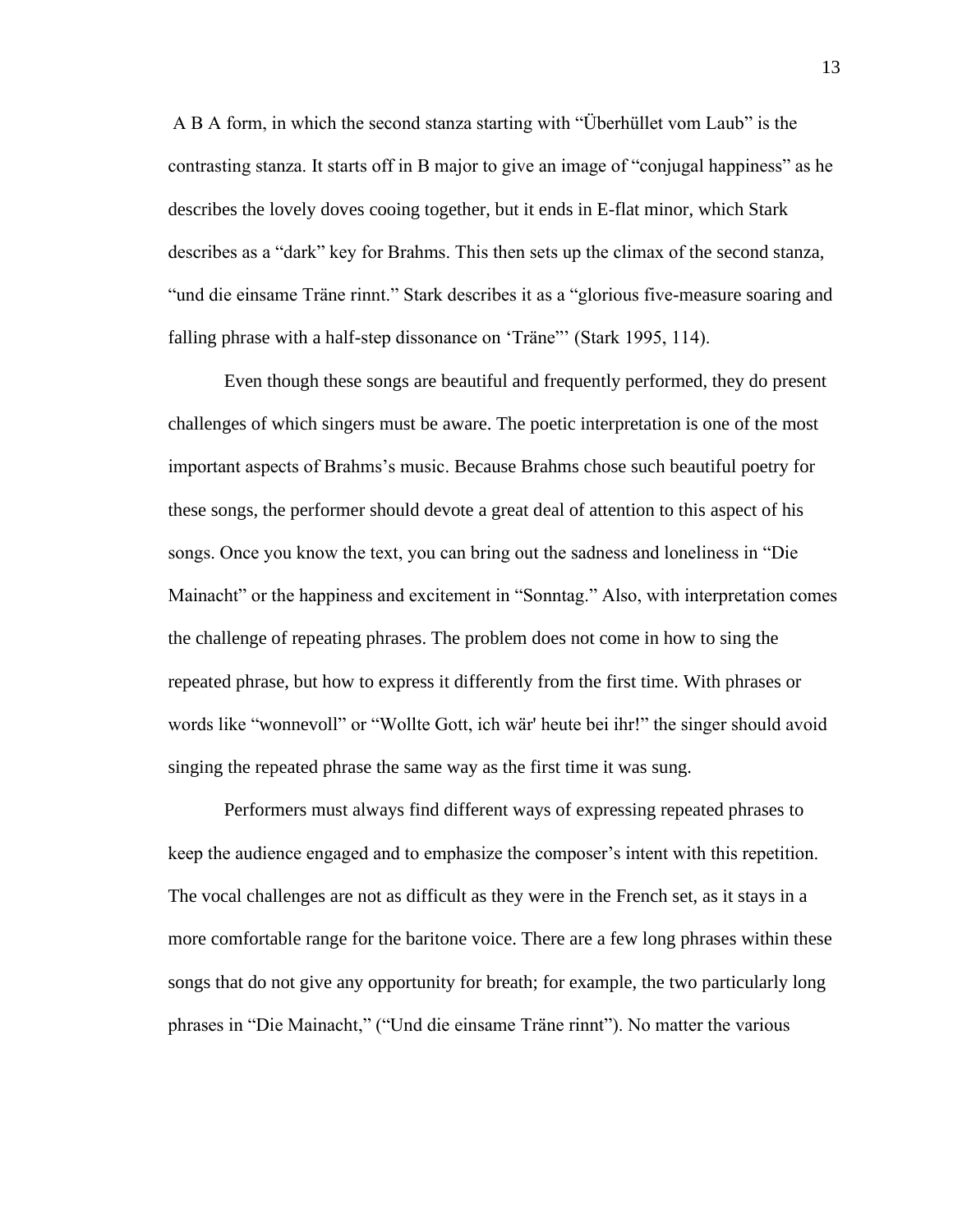challenges, these songs are quite beautiful, and if sung and expressed correctly, have the potential to touch an entire audience.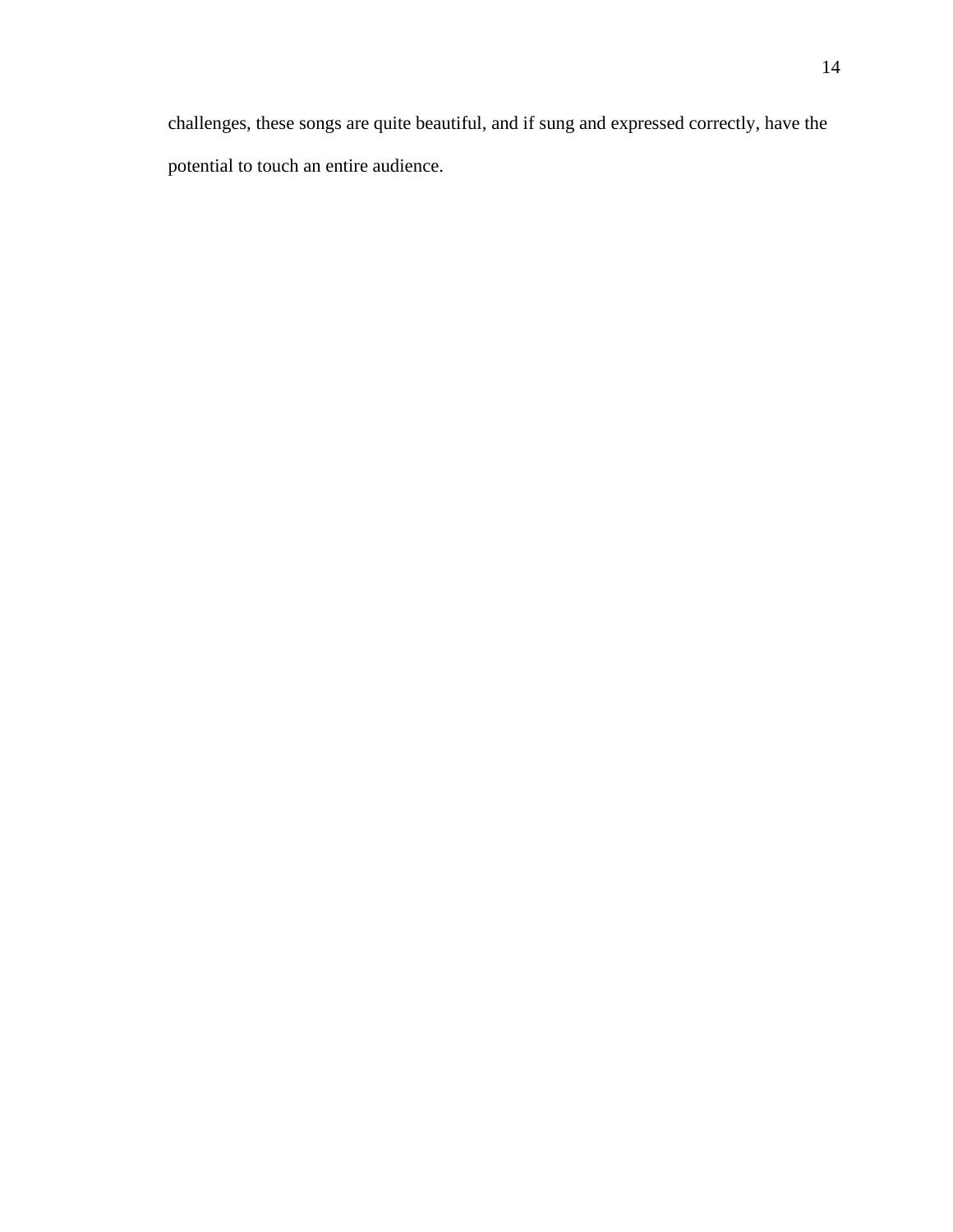### **Samuel Barber**

## *Three Songs, Op.***45**

In this chapter, I will discuss Samuel Barber's *Three Songs, Op. 45.* Samuel Barber, an American composer, was known for composing in a variety of genres, including instrumental music, operas, and musicals. His love for composing became evident when he wrote his mom a letter expressing his passion for composing and nothing else. In Barbara Heyman's book *Samuel Barber: The Composer and His Music,* she talks about his approach to music during the times of the Great Depression and World War II. While other composers used jazz and popular music to entertain the people, Barber went on a path "marked by a vocally inspired lyricism and a commitment to the tonal language and many of the forms of the late nineteenth-century music" (Heyman 1992, 3). His compositions drew many famous singers to perform his music, such as Leontyne Price and Eleanor Steber.

Barber's *Three Songs, Op. 45* was completed in August of 1972. Barber specifically wrote these songs for Dietrich Fischer-Dieskau, a baritone Barber admired ever since he first heard him in 1953 (Heyman 1992, 489). Even though he completed the work in 1972, it was not performed until April of 1974. The three songs in this set are "Now I Have Fed and Eaten Up the Rose," "A Green Lowland of Pianos," and "O Boundless, Boundless Evening." This set highlights a few of Barber's compositional strengths, including his lyricism. In her dissertation *The Piano Music of Samuel Barber*,

15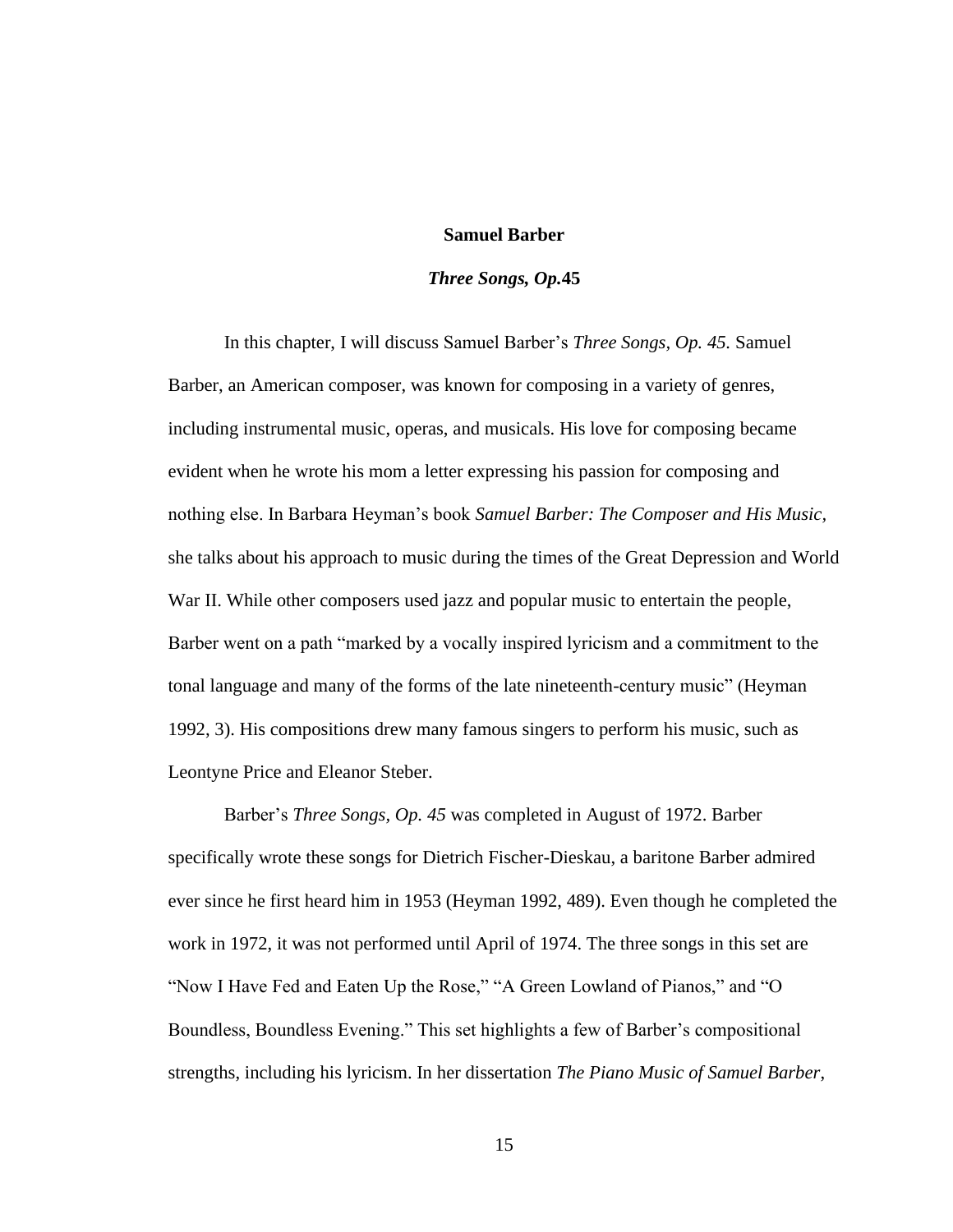Susan Blinderman Carter writes that Barber's work in lyricism is "the most arresting" of his musical qualities (1980). The listener can hear this in many instances throughout the set as Barber uses his skills to draw the audience into his world. Whether it is the adoration of a beautiful evening or seeing pianos in a lovely green field, Barber uses the melody and lyrics to invite the audience to step into the setting.

The first song of the set is "Now have I fed and eaten up the rose." References like the rose in the "stiff-cold hand" or the prayer of completion at the end indicate that death is the prominent theme of this poem. Heyman explains that the morbid text is intensified by "obsessive repetitions in the piano part, where the unrelenting reiteration of a four-note motive introduced in the first two measures seems to gain momentum in the ornamented upbeat" (Heyman 1992, 489). Even as the first two measures have a hastened pace going into m. 3, the introduction of the minor key (A minor) intensifies the theme of death in this song. Heyman also explains the metaphor behind the eating of the rose, saying that it is "a symbol of depletion of the source of creative energy" (Heyman 1992, 489).

The second song in this set, "A Green Lowland of Pianos," showcases the various styles and techniques that Barber uses in his piano writing. Damon B. Stevens notes in his dissertation that it was Barber's "eclecticism" that made him an ideal composer for piano music, and I believe these same eclectic qualities can be heard in "A Green Lowland of Pianos." This song provides a different mood than the previous song as it is a lighthearted and joyful song. Set in the key of A minor, Barber saw this poem as "funny" as Heyman states that "it presents a ludicrous fusion of pianos and cows: 'a herd of black pianos'" (Heyman 1992 490). According to Heyman, the piano plays a specific role in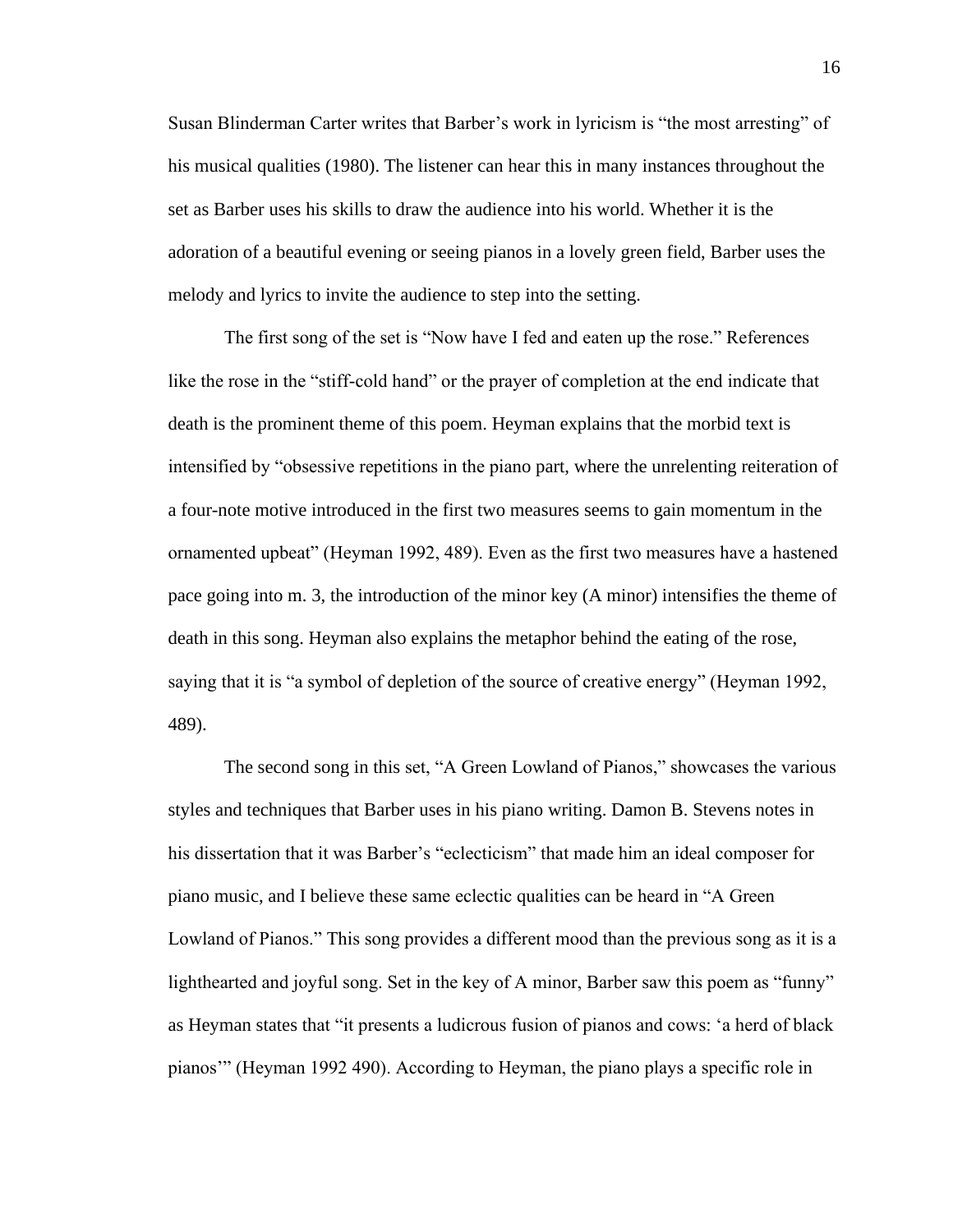making these surreal images come to life in the text. She points out instances in which the piano has a specific task to emphasize a certain word or phrase: "glissandos in tandem on the word *pianos;* double trills on the word *gurgle;* luxuriously arpeggiated seventhchords following the phrase *chords of rapture;* and the interruption of an ingratiating waltz rhythm by an elongated stress on the first syllable of the word moonish, suggesting the mooing of cows" (Heyman 1992, 491).

Heyman describes the third song in the set "O Boundless, Boundless Evening" as the most "lyrical and romantic of the set" (Heyman 1992,492). In it, Barber created a wonderful picture of evening as day becomes night. The slower pace and the vocal line, which Heyman describes as "expansive and diatonic" against the piano part, are two key factors that make this song a masterpiece. Heyman also described how this song was a symbol of completion between the first song and this song. As mentioned previously, the first song represents depletion of life and creative energy. Yet, with this song, phrases like "Soon the glow of long hills on the skyline will be gone" is symbolic for the completion of life and the eventual death (Heyman 1992, 489).

There was a lot of preparation required to learn this set because of the many challenges involved. Rhythms and entrances were a big challenge, specifically in the second song. Between the dotted triplets and the quick entrances, I spent more time counting and learning the rhythm of this piece than anything else. Phrasing was another challenge in this set, as there were many long phrases within these songs. This is easily observed in the first song with the phrase "that I should ever feed…live-man's land." Even though it is only four bars, it takes a lot of breath to complete that phrase in one or even two breaths, and this is true for many other phrases in "O Boundless, Boundless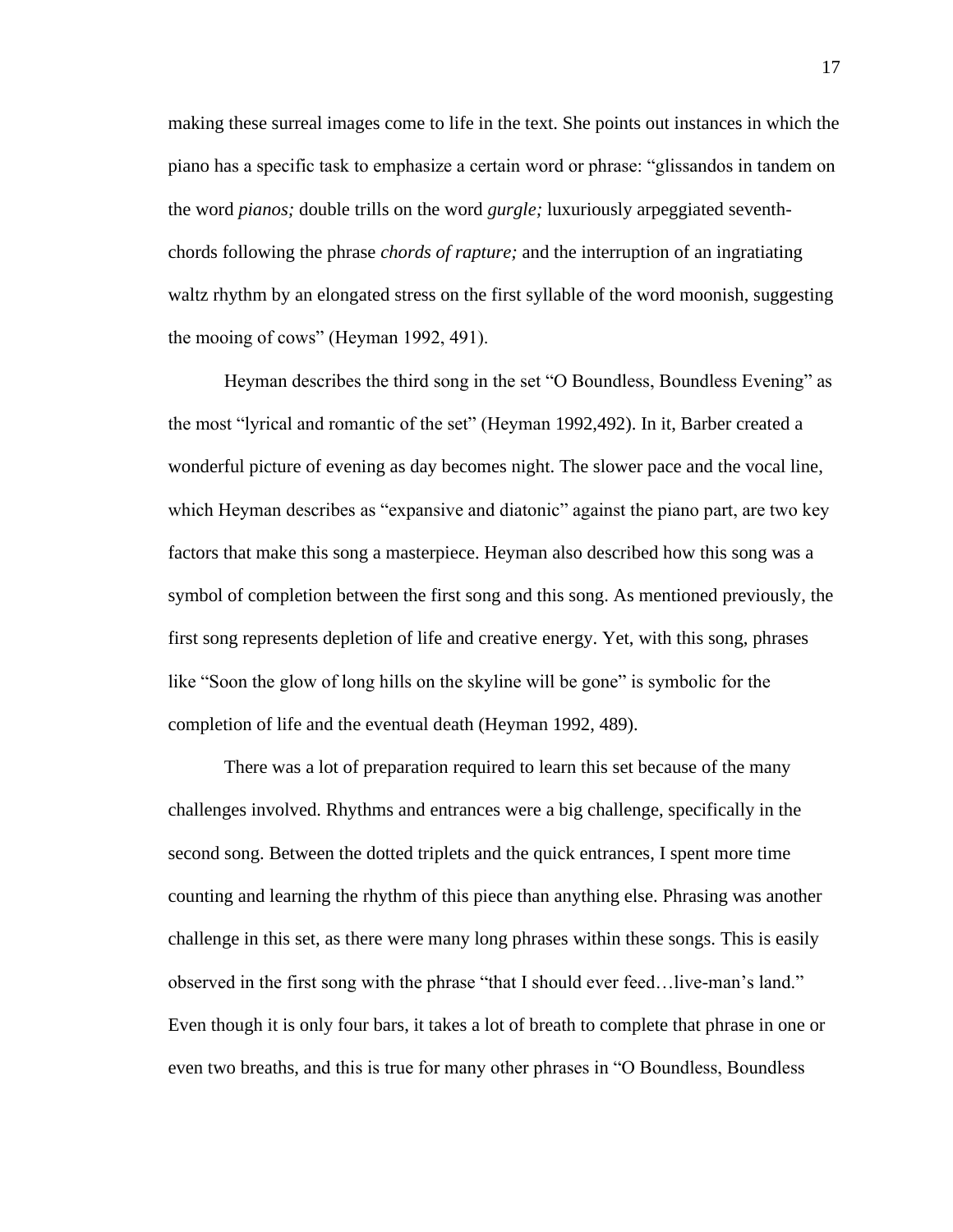Evening," as well. Despite these challenges, this set has an abundance of beautiful moments in it that capture the musical genius of Samuel Barber and it is truly a pleasure to perform.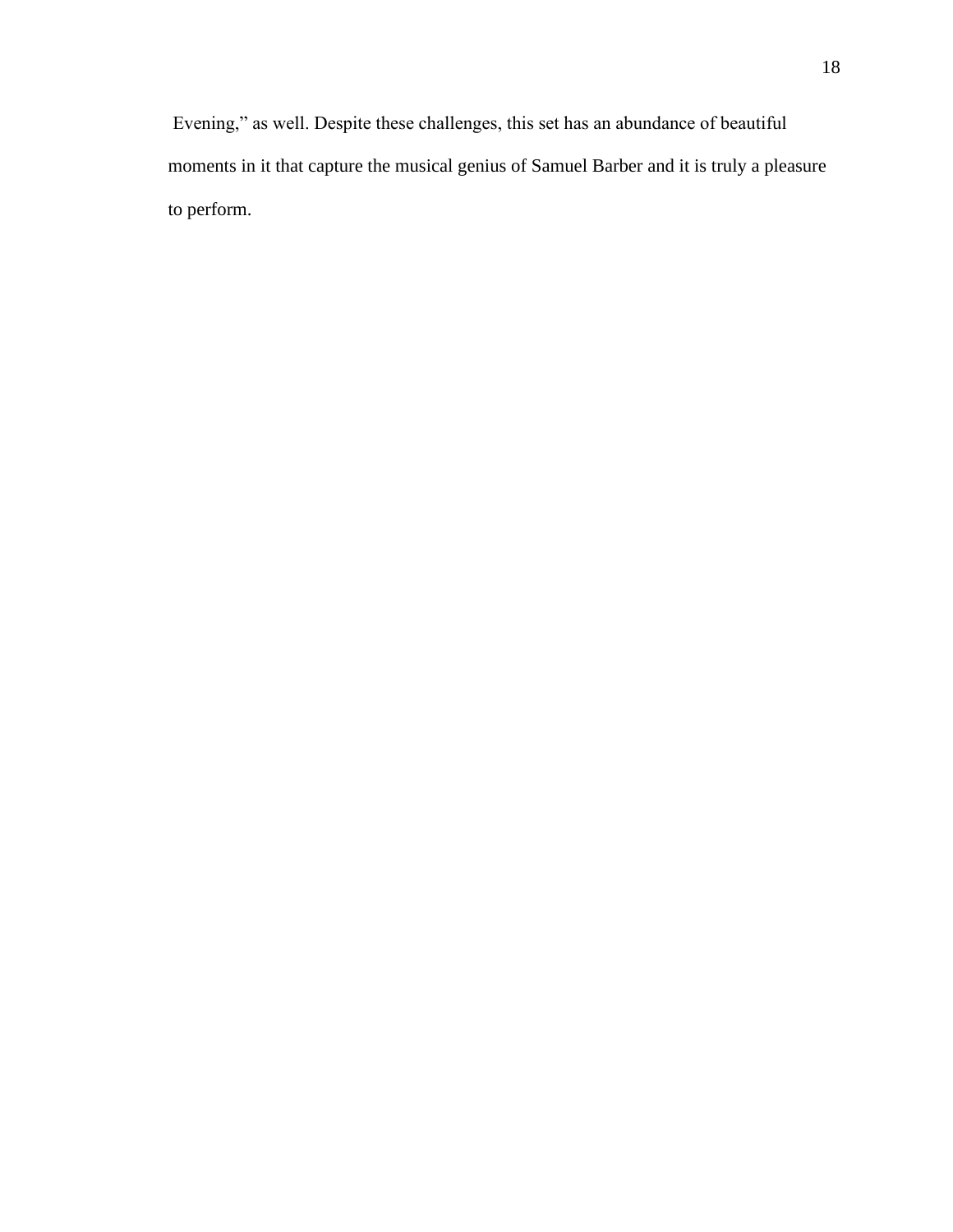## **John Musto**

### *Shadow of the Blues*

The final set of this recital is John Musto's *Shadow of the Blues.* Musto is an American composer known for his wide variety of genres, including opera, concerto, orchestra works, choral works, and art song. Even though he has composed a lot of classical music, his diversity of style is influenced by genres like jazz, ragtime, and the blues. He has been a recipient of two Emmy awards, two CINE awards, and he was a Pulitzer Prize finalist. He is currently on the piano faculty at the CUNY Graduate Center in New York (John Musto, n.d.).

*Shadow of the Blues* was composed in 1986 and is made up of settings of poems by Langston Hughes. According to Daniel Hunter-Holly, Musto once spoke about the poems he set in this collection, saying that "I remember seeing them and actually thinking they were song lyrics, not poems" (Hunter-Holly 2007, 17-18). It is well-known that Hughes's works shed a light on Black America and explore racism, adversity, and black beauty. Yet, he also had a background as a lyricist, writing text for composers like Kurt Weill, William Grant Still, and Margaret Bonds. Musto took his poetry and blended it with jazz and classical influences to create some unique and beautiful music in *Shadow of the Blues*. In this chapter, I will analyze the poetry and music of this set and describe the challenges of learning and interpreting this music.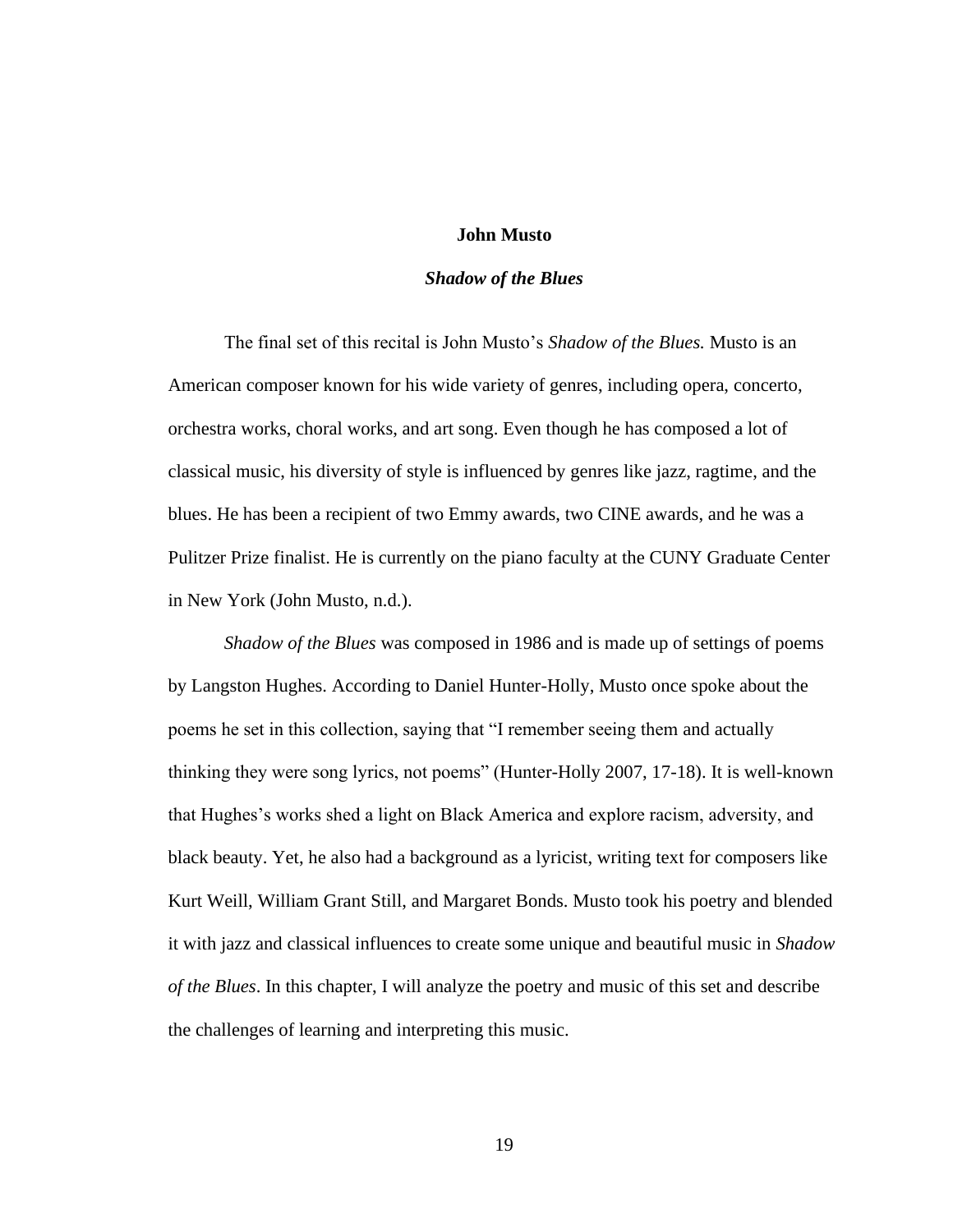The first song of the set, "Silhouette," spins the topic of lynching into a satirical story, as there are several elements in the poem that contribute to that. One example is how Hughes used "dark of the moon" even though people recognize the moon for its light in the darkness. Hunter-Holly suggests that this was because it brought attention to the fact that the people responsible for lynching did not want to be seen (Hunter-Holly 2007, 19). I am speculating that this is why Musto brought attention to that phrase by composing it as a triplet every time it occurred in the song.

Another observation of the poetry is at the end, where it speaks of how America (Dixie) protects the white woman and tells them to "be good." In the music, on the first "be good," the vocalist starts on the highest note and continues to descend until the end of the song, and the piano part is just as it was in the beginning with its descending syncopated rhythm. Yet, Musto adds a third "be good," where the piano parts ascends instead of descends. This brought a more questioning quality to the end of the song, which may have been the intent. Hunter-Holly suggests that the repetition of "be good" could imply that white women are guilty of seducing Black men or making up stories against them as well (Hunter-Holly 2007, 19).

The second song of the set is "Litany." The song was originally called "Prayer," but Musto said that he did not see this song as religious. It was directed to the audience, as it asks them to have pity and love for those people who are not as fortunate as they are. There are many musical elements that make this song unique and beautiful. There is the introduction, which is longer than "Silhouette." The voice is not heard until m. 14. Musto also brings attention to specific phrases by using different rhythmic patterns. There is the short, syncopated rhythm in which he describes "the sick, the depraved, the desperate, the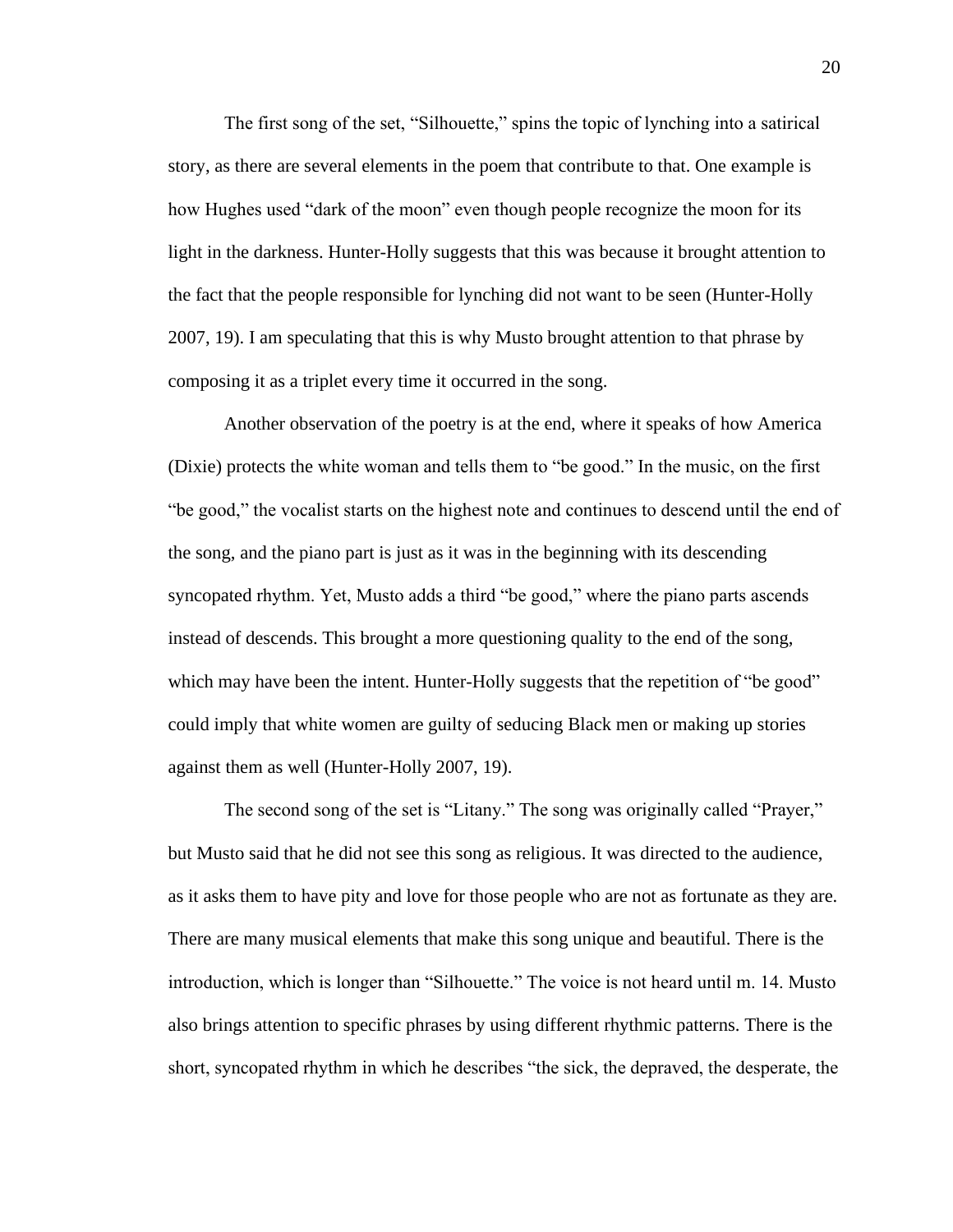tired." Note the triplet pattern within the phrase "All the scum of our weary city." He puts the highest note in the song on the word "love" in the phrase "arms of your love" and it is *forte*, as if this is the last cry for help for those who are sick and depraved. Also, it is interesting how Musto ends in the major key, yet it is on a phrase like "those who expect no love from above," as if he is trying to bring some semblance of hope for the sick and depraved.

The last song of the set is "Could be," which is the song most clearly influenced by jazz and blues idioms. The locations within this poem show how influenced this poem is by jazz and blues. Hastings Street in Detroit, Lenox Avenue in Harlem, 18<sup>th</sup> and Vine in Kansas City, 5<sup>th</sup> and Mound in Columbus, Ohio, and Rampart in New Orleans are all famous jazz locations in the United States. The rhythm in this song is quite complex, as Musto states that he was trying to bring more of the swing quality into his writing (Hunter-Holly 2007, 32). Also, Musto uses the lowered third and fifth in the vocal part quite frequently in this song, which are closely associated to the blues genre. The rhythm and tonality stay consistent throughout the song except for a few places. One is the stanza starting with "Could be you love me" and ending with "Like as not you won't," as the vocal line becomes syncopated against the accompaniment. Another instance is at the end where the rhythm slows down as Musto highlights the word "dreary" by taking the piano away from a tonal center and having the performer sing a G5, which further emphasizes the blues style of this song.

There are many challenges involved in performing this set, especially with regard to the rhythm. Each song has its unique rhythms and phrases that take a long time to learn and sing correctly. As stated in the last chapter, count singing is a reliable practice option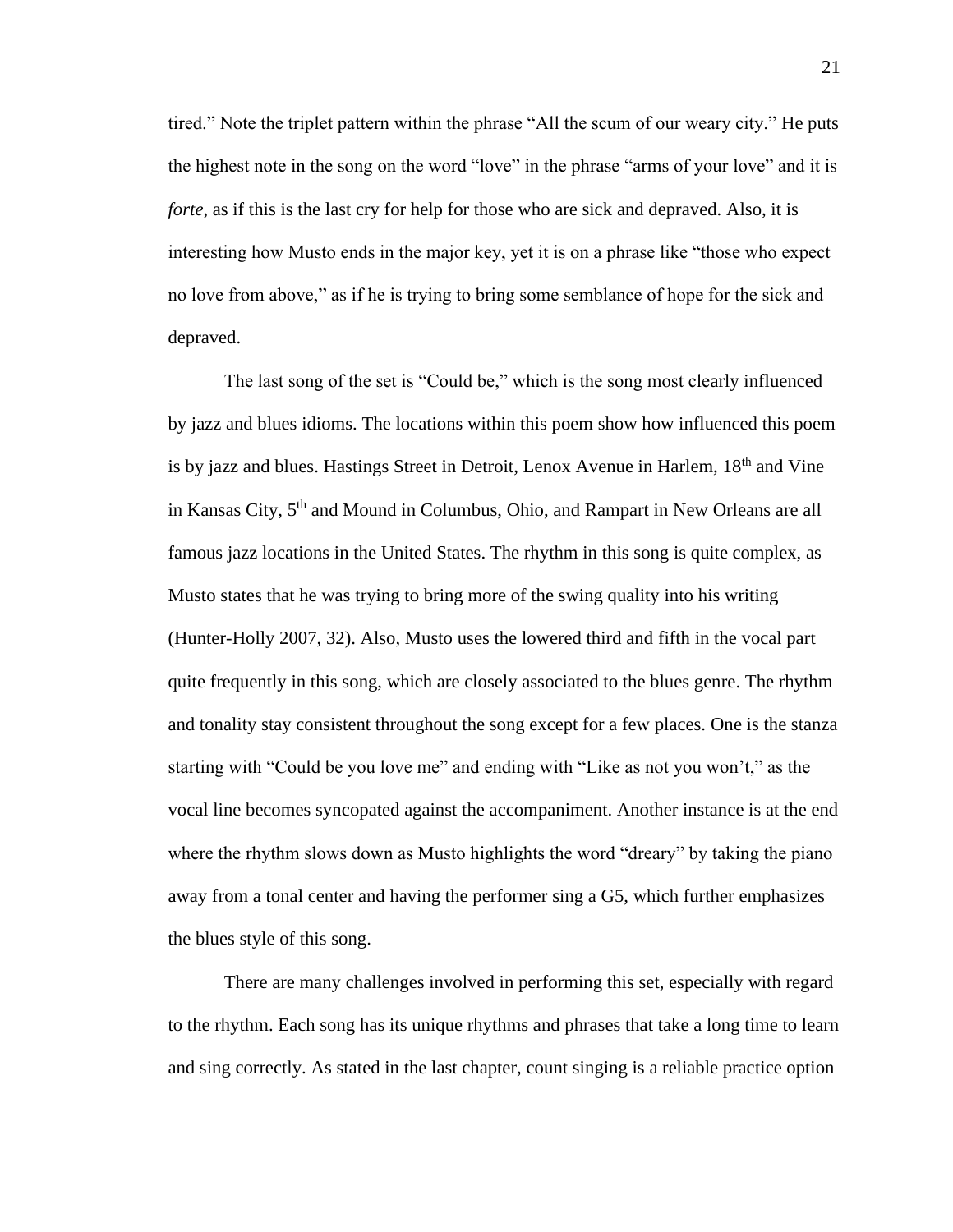for challenges like these. Slowing down and making sure that each rhythm is perfectly sung is critical for this challenging music, and indeed with songs in general. Another challenge in this set was incorporating the blues and jazz influences in my voice while maintaining my healthy, classical vocal technique. In the song "Could be," there are many times where I want to switch into the blues and jazz style vocally, but I had to remember to stay full and technically sound throughout. Yet, there were instances in the song that required me to switch my voice to a blues style. There was a falsetto note on both "dreary" and "you" in the last phrase of "Could be," which required me to practice using my falsetto a lot more. This set presents a satiric, yet powerful message that highlights issues that are prevalent in America, and in order for the message to resonate with the audience, it is important that the singer has the vocal and rhythmic challenges under control. This set has the power to keep an audience's attention and move them to an emotional level that they probably did not think they could reach.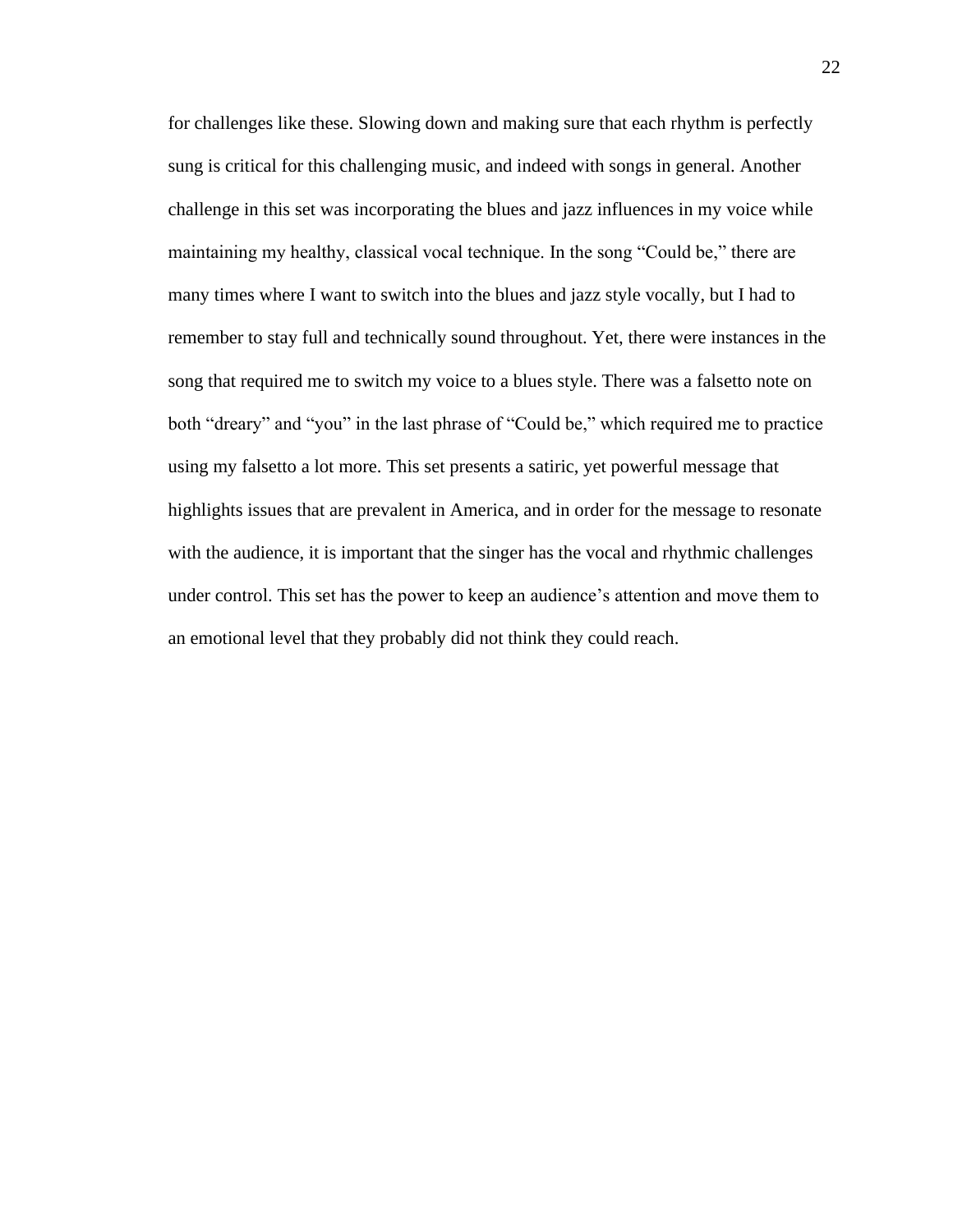### **References**

- Avins, Styra. 1997. *Johannes Brahms: Life and Letters*. Oxford [England]: Oxford University Press.
- Bernac, Pierre. 1977. *Francis Poulenc: The Man and His Songs*. London: Victor Gollancz.
- Buckland, Sidney, and Myriam Chimènes. 1999. *Francis Poulenc: Music, Art, and Literature*. Brookfield, VT: Ashgate.
- Carter, Susan Blinderman. "The Piano Music of Samuel Barber." Phd diss., Texas Tech University.
- Daniel, Keith W. 1982. *Francis Poulenc: His Artistic Development and Musical Style*. Ann Arbor, MI: UMI Research Press.
- Heyman, Barbara B. 1992. *Samuel Barber: The Composer and His Music*. New York: Oxford University Press.

———. 2012. *Samuel Barber: A Thematic Catalogue of the Complete Works*. New York: Oxford University Press.

- Jacobson, Bernard. 1977. *The Music of Johannes Brahms*. Rutherford, NJ: Fairleigh Dickinson University Press.
- John Musto. n.d. "John Musto, Composer/Pianist." Bio. John Musto-Composer/Pianist. Accessed September 16, 2020. http://www.johnmusto.com/index.html
- Landon, Wyn Jones, and H. C. Robbins Landon. 1988. *Haydn: His Life and Music*. Bloomington: Indiana University Press.
- Poulenc, Francis. 1985. *Diary of My Songs: Journal de mes mélodies*. London: Victor Gollancz.
- Sisman, Elaine Rochelle. 1997. *Haydn and His World*. Princeton, NJ: Princeton University Press.
- Songfest. n.d. "John Musto." Songfest. Accessed September 16, 2020. https://www.songfest.us/john-musto.